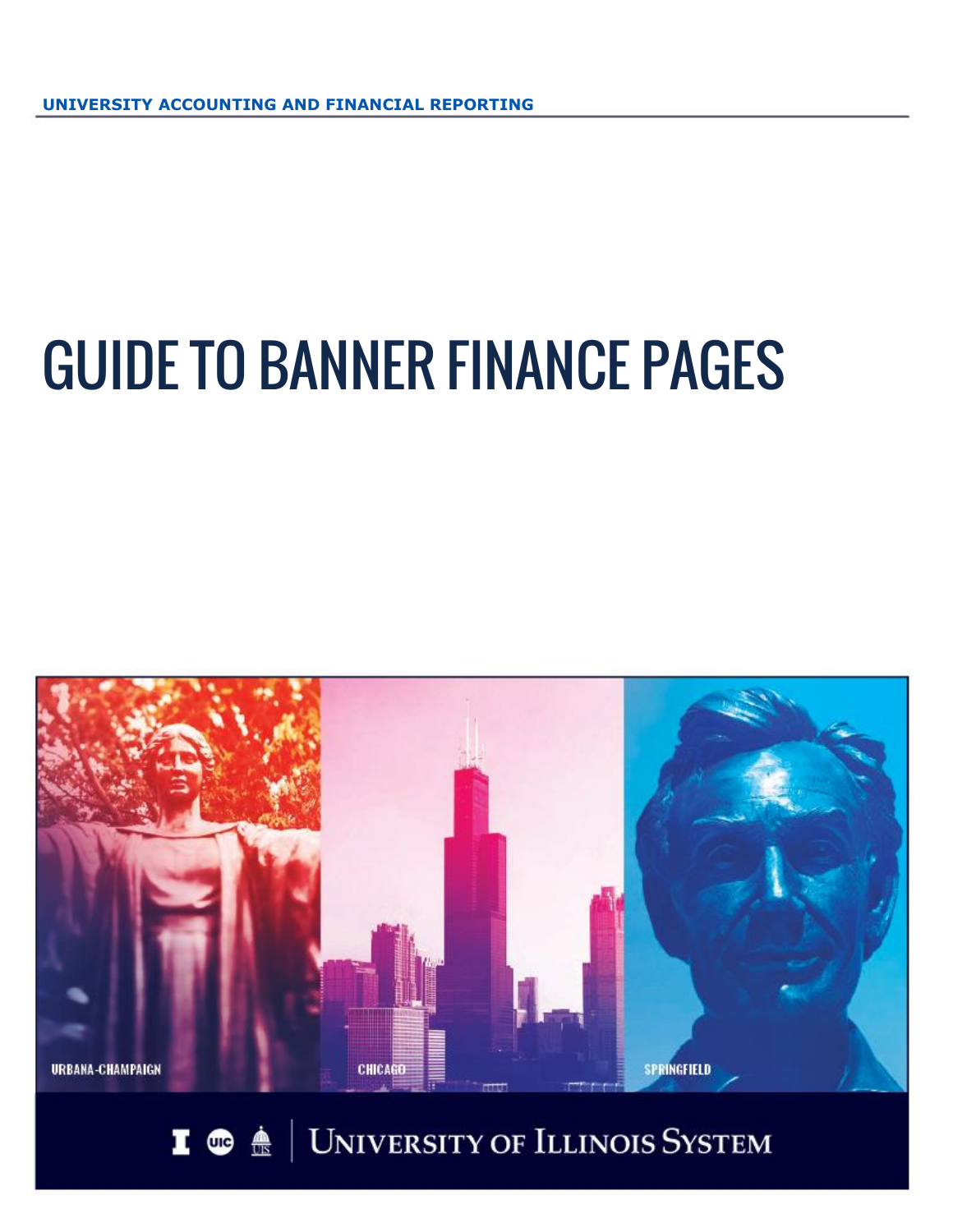# **Table of Contents**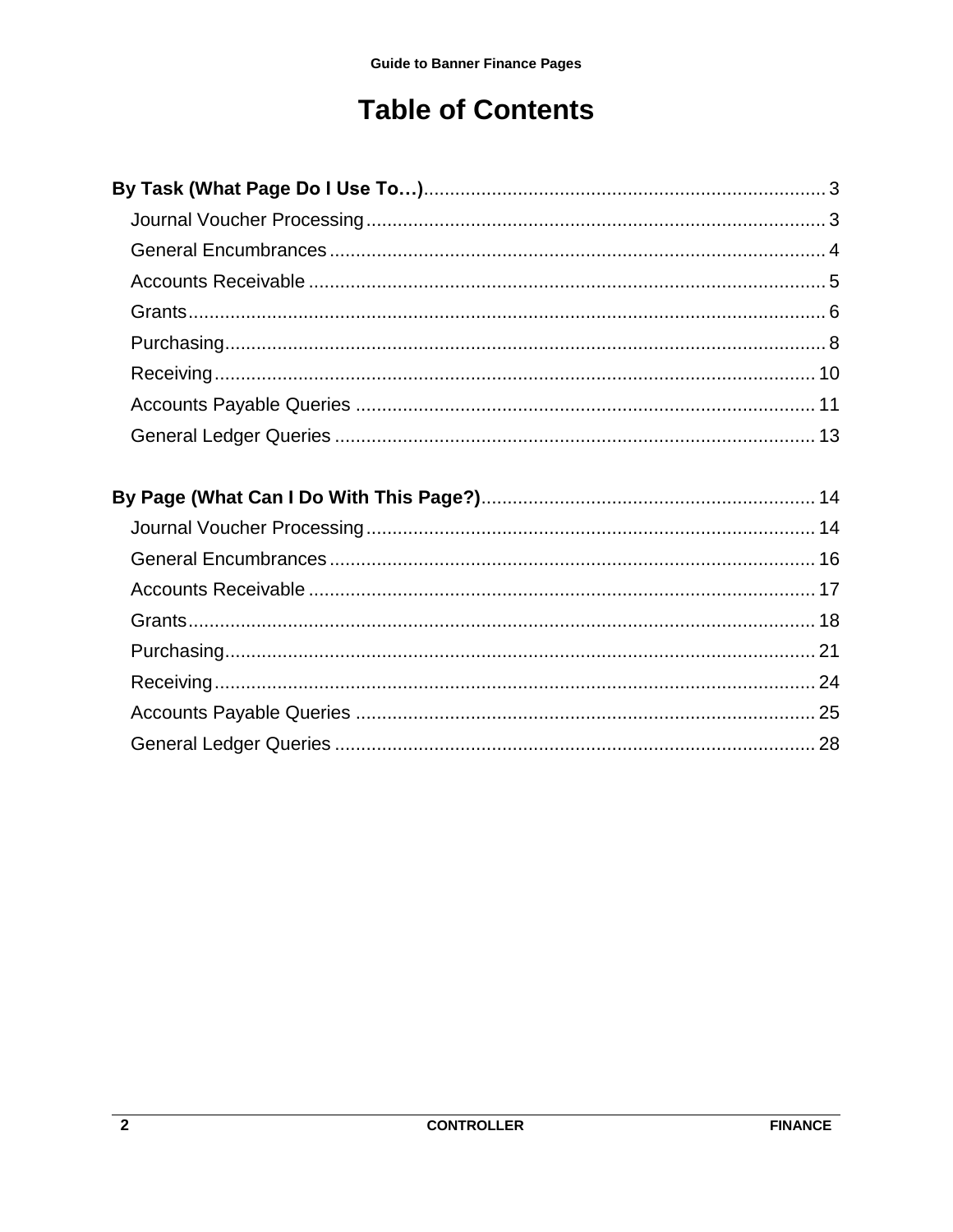# **By Task (What Page Do I Use To…)**

## **Journal Voucher Processing**

<span id="page-2-1"></span><span id="page-2-0"></span>

| <b>What Page Do I Use To</b>                                                                                                    | <b>Page Title</b>                              | <b>Page Name</b> |
|---------------------------------------------------------------------------------------------------------------------------------|------------------------------------------------|------------------|
| Prepare a journal voucher for an encumbrance-<br>related transaction or for a fixed asset transfer?                             | Journal Voucher Entry                          | <b>FGAJVCD</b>   |
| Simplify the process of creating journal vouchers<br>with one debit and multiple credits, or multiple<br>debits and one credit? | Journal Voucher Mass Entry                     | <b>FGAJVCM</b>   |
| Display each accounting distribution for a journal<br>voucher in a spreadsheet format?                                          | Journal Voucher Mass Entry                     | <b>FGAJVCM</b>   |
| Prepare a journal voucher with a page that shows<br>descriptions of the FOAPAL segment codes?                                   | <b>Journal Voucher Quick</b>                   | <b>FGAJVCQ</b>   |
| Access an in-process (incomplete) journal voucher?                                                                              | Journal Voucher Entry or                       | <b>FGAJVCD</b>   |
|                                                                                                                                 | Journal Voucher Mass Entry<br>or               | <b>FGAJVCM</b>   |
|                                                                                                                                 | <b>Journal Voucher Quick</b>                   | <b>FGAJVCQ</b>   |
| See the statuses of all journal vouchers that I<br>created?                                                                     | Document By User                               | <b>FOADOCU</b>   |
| See the statuses of all journal vouchers that<br>another Banner user created?                                                   | Document By User<br>(Must enter the user's ID) | <b>FOADOCU</b>   |
| Review the details of a posted journal voucher?                                                                                 | Document Retrieval Inquiry                     | <b>FGIDOCR</b>   |
| Review the details of an unposted journal voucher<br>to determine if it is postable or suspended?                               | Journal Voucher Summary                        | <b>FGIJSUM</b>   |
| See only the statuses for journal vouchers that are<br>unposted?                                                                | List of Suspended Journal<br>Vouchers          | <b>FGIJVCD</b>   |
| Update the document text of a journal voucher?                                                                                  | <b>General Text Entry</b>                      | <b>FOATEXT</b>   |
| Find out the Originator and all Approvers of a<br>journal voucher?                                                              | <b>Document Approval History</b>               | <b>FOIAPPH</b>   |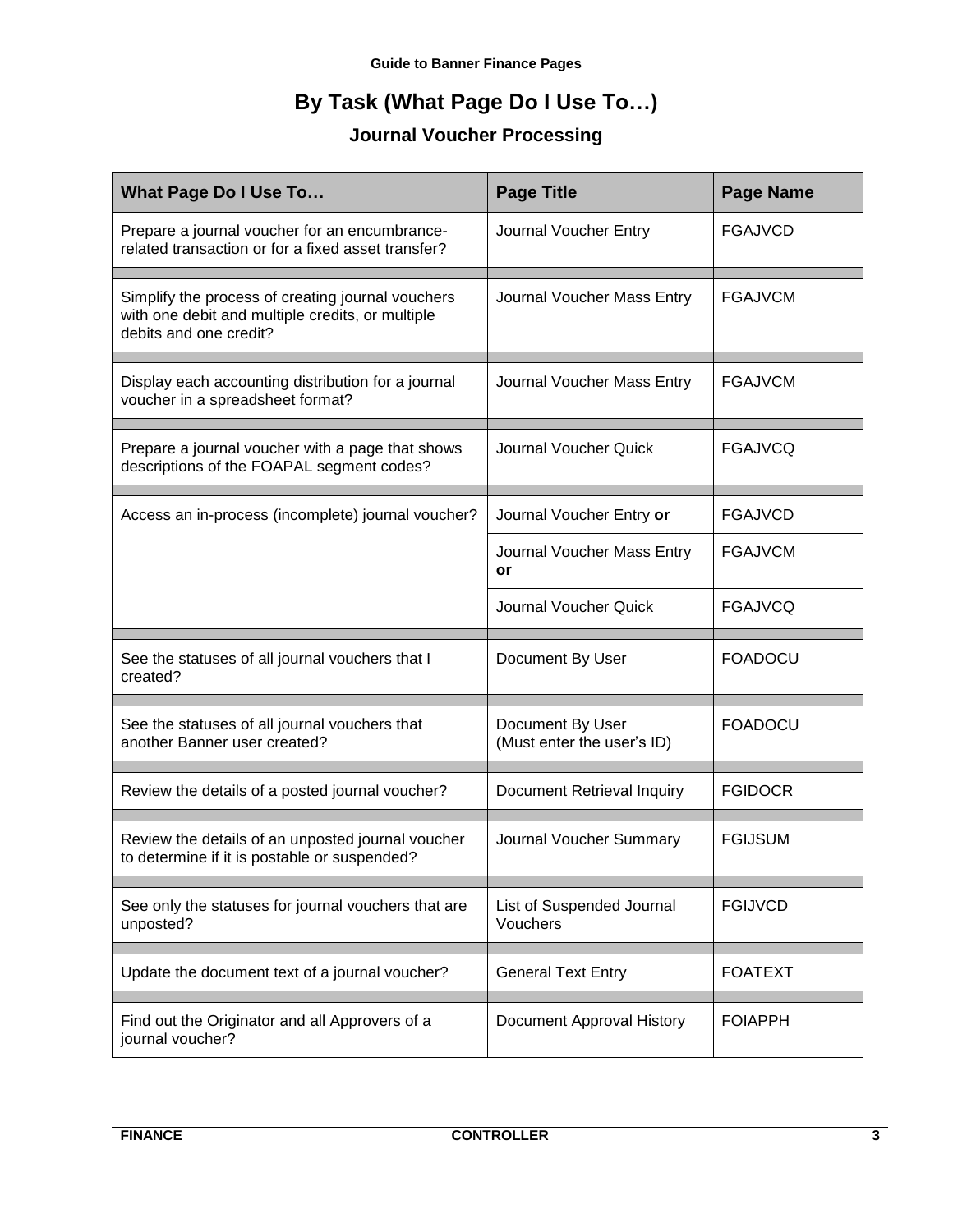#### <span id="page-3-0"></span>**General Encumbrances**

| <b>What Page Do I Use To</b>                                              | <b>Page Title</b>                       | <b>Page Name</b> |
|---------------------------------------------------------------------------|-----------------------------------------|------------------|
| Create a general encumbrance?                                             | Encumbrance/Reservations<br>Maintenance | <b>FGAENCB</b>   |
| View a list of all encumbrances that I created?                           | Document By User                        | <b>FOADOCU</b>   |
| View a list of all encumbrances that another Banner<br>user created?      | Document By User                        | <b>FOADOCU</b>   |
| View a summary list of all general encumbrances in<br>the Banner system?  | Encumbrance List                        | <b>FGIENCB</b>   |
| Review detailed transaction activities against an<br>encumbrance?         | <b>Detail Encumbrance Activity</b>      | <b>FGIENCD</b>   |
| Display all open encumbrances by Organization<br>and/or Fund?             | Organizational Encumbrance<br>List      | <b>FGIOENC</b>   |
| Increase or decrease each sequence of a general<br>encumbrance?           | Journal Voucher Entry                   | <b>FGAJVCD</b>   |
| Partially or totally liquidate each sequence of a<br>general encumbrance? | Journal Voucher Entry                   | <b>FGAJVCD</b>   |
| Find out if an encumbrance is open or closed?                             | Encumbrance List or                     | <b>FGIENCB</b>   |
|                                                                           | <b>Detail Encumbrance Activity</b>      | <b>FGIENCD</b>   |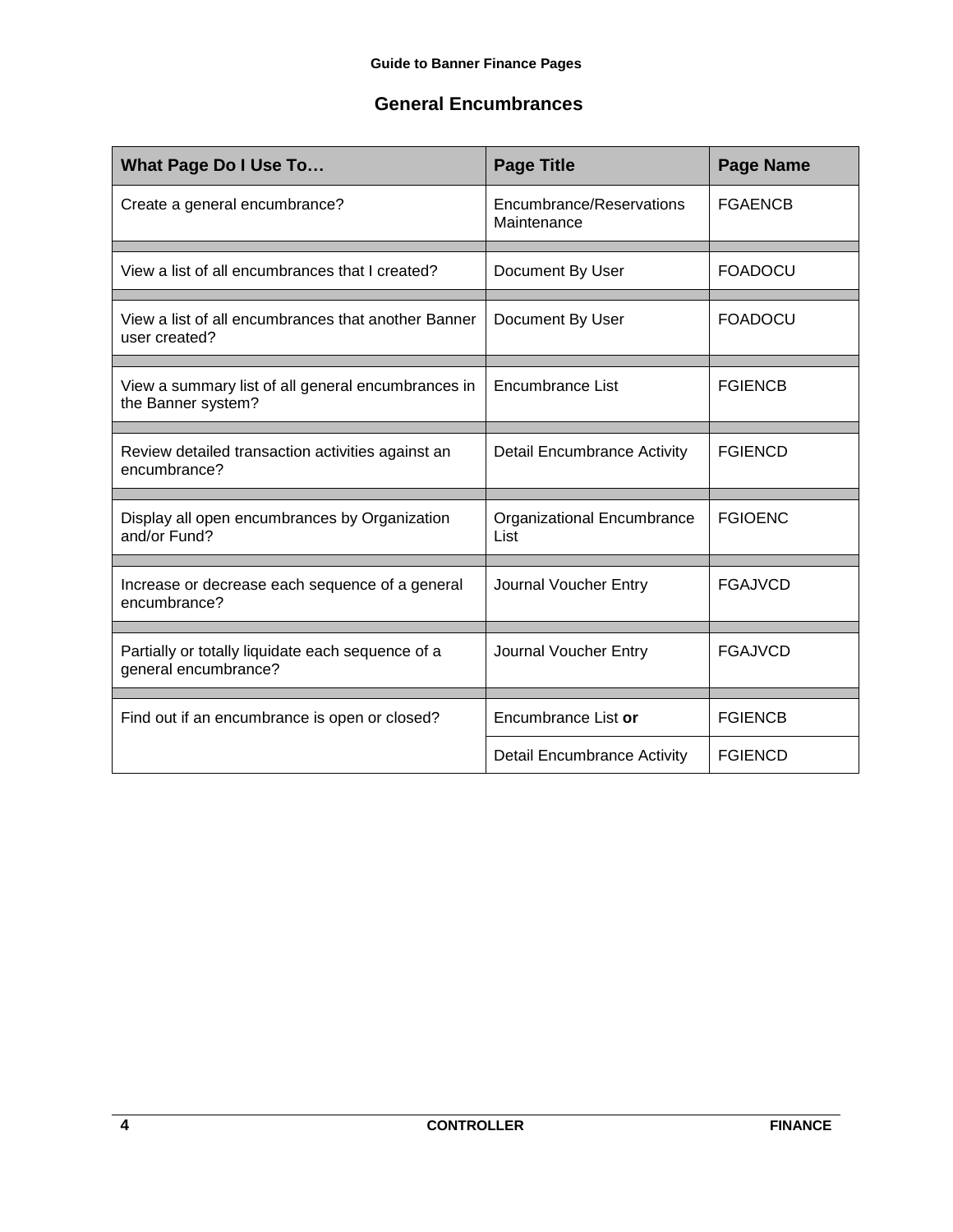## <span id="page-4-0"></span>**Accounts Receivable**

| <b>What Page Do I Use To</b>                                                      | <b>Page Title</b>                           | <b>Page Name</b> |
|-----------------------------------------------------------------------------------|---------------------------------------------|------------------|
| Mass bill charges that are not term specific?                                     | <b>Billing Mass Data Entry</b>              | <b>TFAMASS</b>   |
| Mass bill term specific charges for students?                                     | Billing Mass Data Entry -<br><b>Student</b> | <b>TSAMASS</b>   |
| Data entry for student account and/or term related<br>charges?                    | <b>Student Account Detail</b>               | <b>TSADETL</b>   |
| Close a cashier session?                                                          | <b>Cashier Session Review</b>               | <b>TGACREV</b>   |
| View account comments?                                                            | <b>Comment Central</b>                      | <b>TGACOMC</b>   |
| Research detailed items on an account such as<br>charges, payments, and deposits? | <b>Account Detail</b>                       | <b>TFADETL</b>   |
| Look up GAR information?                                                          | <b>Account Detail Review</b>                | <b>TFIAREV</b>   |
| View GAR aging information and set billing and<br>delinquency codes?              | <b>Account Review - Finance</b>             | <b>TFAACCT</b>   |
| View a student account?                                                           | <b>Customer Service Inquiry</b>             | <b>TSICSRV</b>   |
| View student account aging information and set<br>billing and delinquency codes?  | Account Review - Student                    | <b>TSAACCT</b>   |
| Search for a student by name?                                                     | Person Search                               | <b>SOAIDEN</b>   |
| Search a GAR customer or non-student by name?                                     | Person Identification -<br>Finance          | <b>FOAIDEN</b>   |
| View a student account in detail?                                                 | Account Detail Review -<br><b>Student</b>   | <b>TSAAREV</b>   |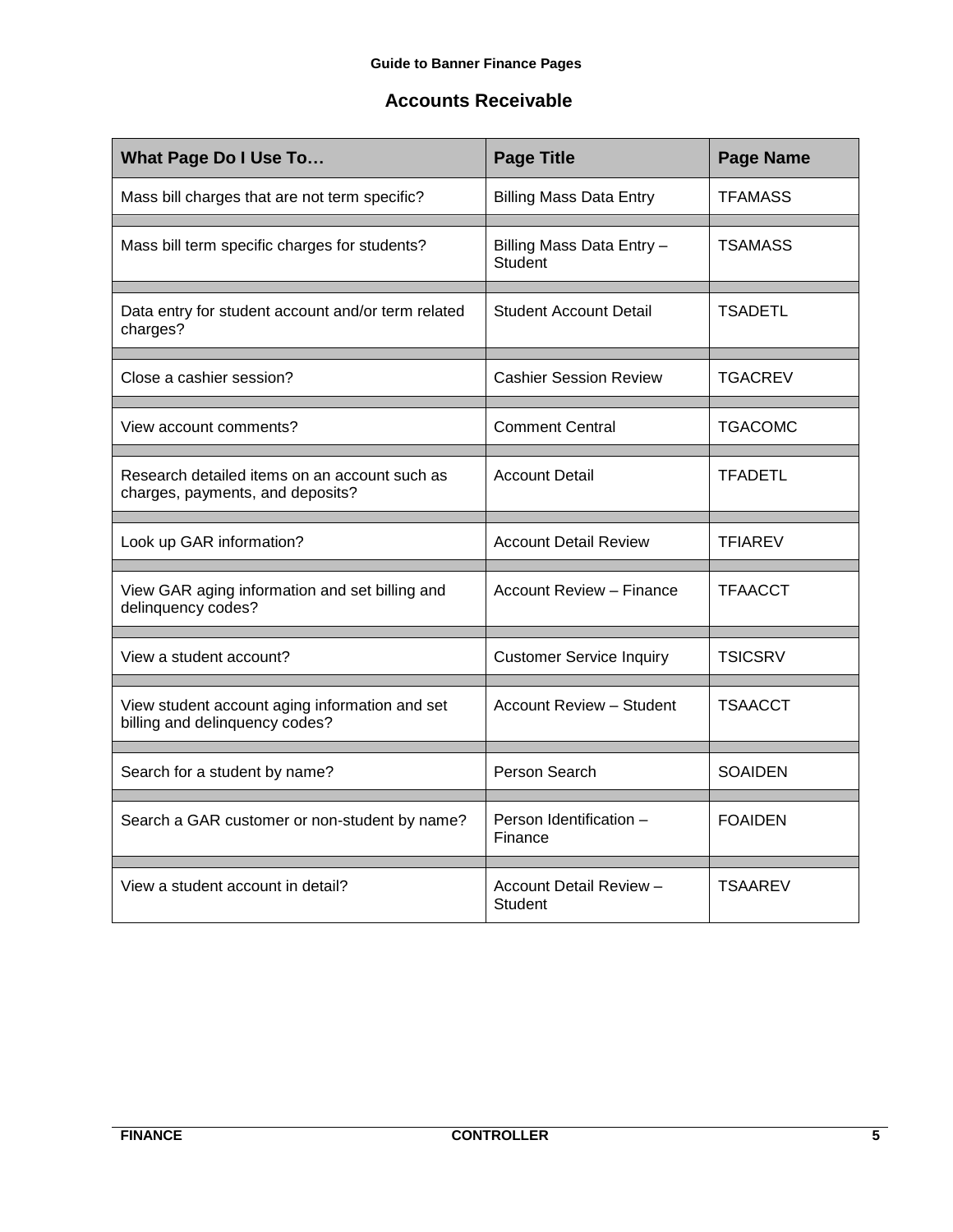#### <span id="page-5-0"></span>**Grants**

| <b>What Page Do I Use To</b>                                                        | <b>Page Title</b>                                          | <b>Page Name</b> |
|-------------------------------------------------------------------------------------|------------------------------------------------------------|------------------|
| Look up grant attributes?                                                           | <b>Grant Maintenance</b>                                   | <b>FRAGRNT</b>   |
| Query index codes?                                                                  | <b>Account Index Code</b><br>Validation                    | <b>FTVACCI</b>   |
| Track activities as they are posted against an<br>encumbrance?                      | <b>Detail Encumbrance Activity</b>                         | <b>FGIENCD</b>   |
| Display all items in an approval queue?                                             | User Approval                                              | <b>FOAUAPP</b>   |
| Review the information regarding each budget?                                       | <b>Grant Budget Distribution</b><br>Inquiry                | <b>FZIBDSG</b>   |
| View grants associated with a specific unit?                                        | <b>Grant Organization Inquiry</b>                          | <b>FRIORGH</b>   |
| View billing activity and corresponding payment<br>history associated with a grant? | <b>Grant Billing Query</b>                                 | <b>FZIBILL</b>   |
| View the total amount billed for a grant, total<br>amount paid and total refunds?   | <b>Research Accounting Billing</b><br>Detail Inquiry       | <b>FZIBDET</b>   |
| View a unit's budget activity and transaction details<br>by Account code?           | Grant Inception To Date and                                | <b>FZIGITD</b>   |
|                                                                                     | <b>Grant Transaction Detail</b>                            | <b>FZIGTRD</b>   |
| Find out information about a grant, including the<br>description and award amount?  | <b>Grant Maintenance</b>                                   | <b>FRAGRNT</b>   |
| Find out how a budget was put in by Grants and<br>Contracts?                        | <b>Grant Budget Distribution</b><br>Inquiry                | <b>FZIBDSG</b>   |
| Find out the overdraft status of a grant project?                                   | <b>Grant Inception To Date</b>                             | <b>FZIGITD</b>   |
| See all Fund codes associated with a grant?                                         | <b>Grant Inception To Date</b><br>(check Fund Summary box) | <b>FZIGITD</b>   |
| Query indirect cost charge codes?                                                   | Indirect Cost Charge Code<br>Maintenance                   | <b>FTMINDA</b>   |
| Query indirect cost distribution codes?                                             | <b>Indirect Cost Distribution</b><br>Maintenance           | <b>FTMINDD</b>   |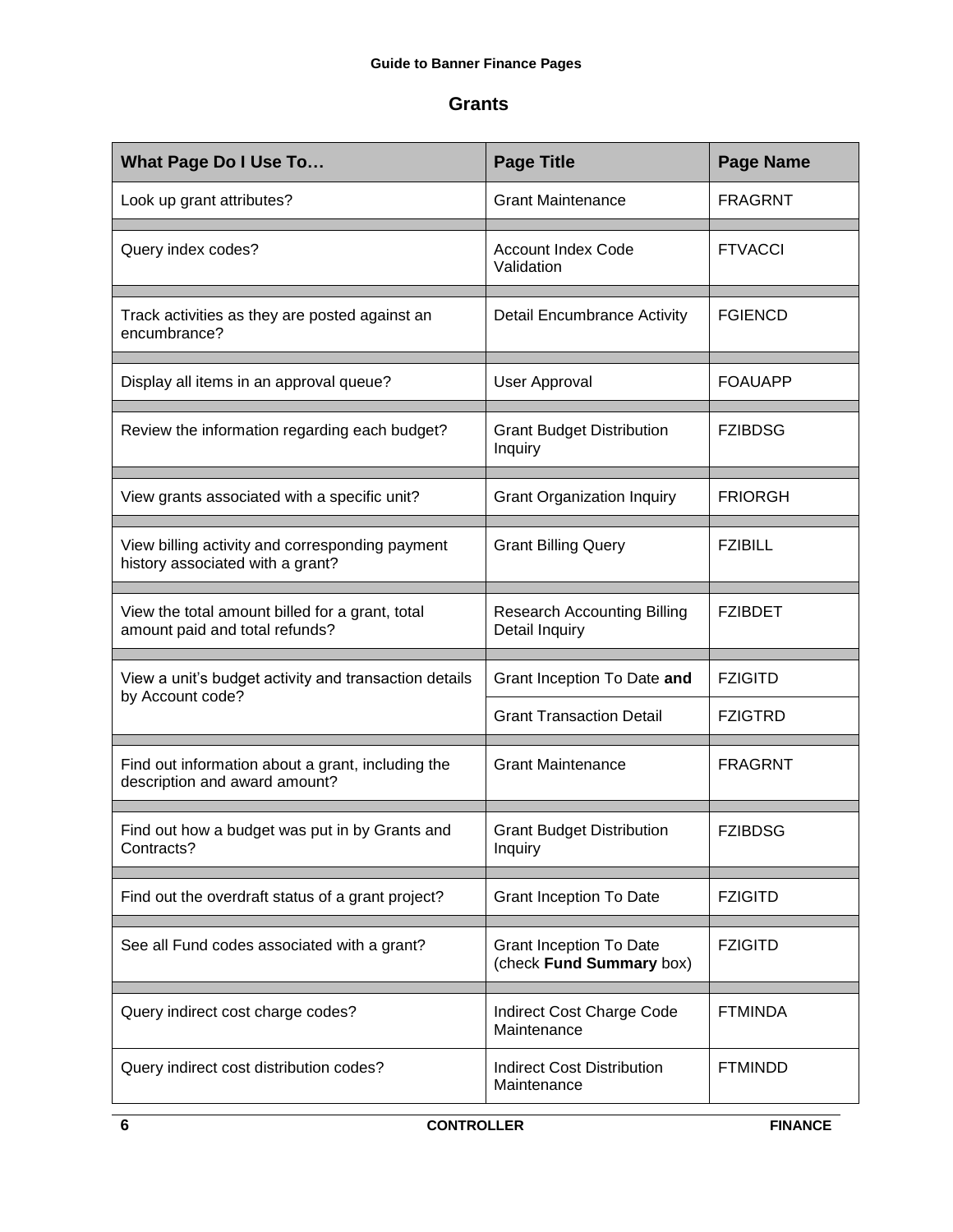| <b>What Page Do I Use To</b>                                                                             | <b>Page Title</b>                                                                       | <b>Page Name</b> |
|----------------------------------------------------------------------------------------------------------|-----------------------------------------------------------------------------------------|------------------|
| Query indirect cost basis codes?                                                                         | <b>Basis Definition Code</b><br>Maintenance                                             | <b>FTMBASI</b>   |
| Query indirect cost rate codes?                                                                          | <b>Indirect Cost Rate Code</b><br>Maintenance                                           | <b>FTMINDR</b>   |
| Query a grant's indirect cost codes?                                                                     | <b>Research Accounting Fund</b><br>Maintenance                                          | <b>FZMRFND</b>   |
| Look up payments for a grant?                                                                            | <b>Grant Payments Entry</b>                                                             | <b>FZAAREV</b>   |
| Find out all the grants that a Principal Investigator<br>has?                                            | <b>Grant Personnel Inquiry</b>                                                          | <b>FRIPSTG</b>   |
| View all grants associated with an agency?                                                               | <b>Grant Agency Inquiry</b>                                                             | <b>FRIASTG</b>   |
| Search for a grant code using any part of the<br>grant's long title?                                     | <b>Grant Title Search</b>                                                               | <b>FRIKGNT</b>   |
| View budget codes associated with a grant code?                                                          | <b>Grant Budget Codes Inquiry</b>                                                       | <b>FRIBUDG</b>   |
| View the line item amounts established in a grant<br>budget?                                             | <b>Grant Budget Distribution</b><br>Inquiry                                             | <b>FZIBDSG</b>   |
| Look at hierarchy information to find out if a grant is<br>a federal grant or a state of Illinois grant? | <b>Agency Hierarchy Query</b>                                                           | <b>FTIAGYH</b>   |
| Search for existing Fund codes?                                                                          | <b>Fund Code Maintenance</b>                                                            | <b>FZMFUND</b>   |
| Find personnel associated with a Fund code?                                                              | <b>Fund Code Maintenance</b><br>(click Personnel Information<br>under the Related menu) | <b>FZMFUND</b>   |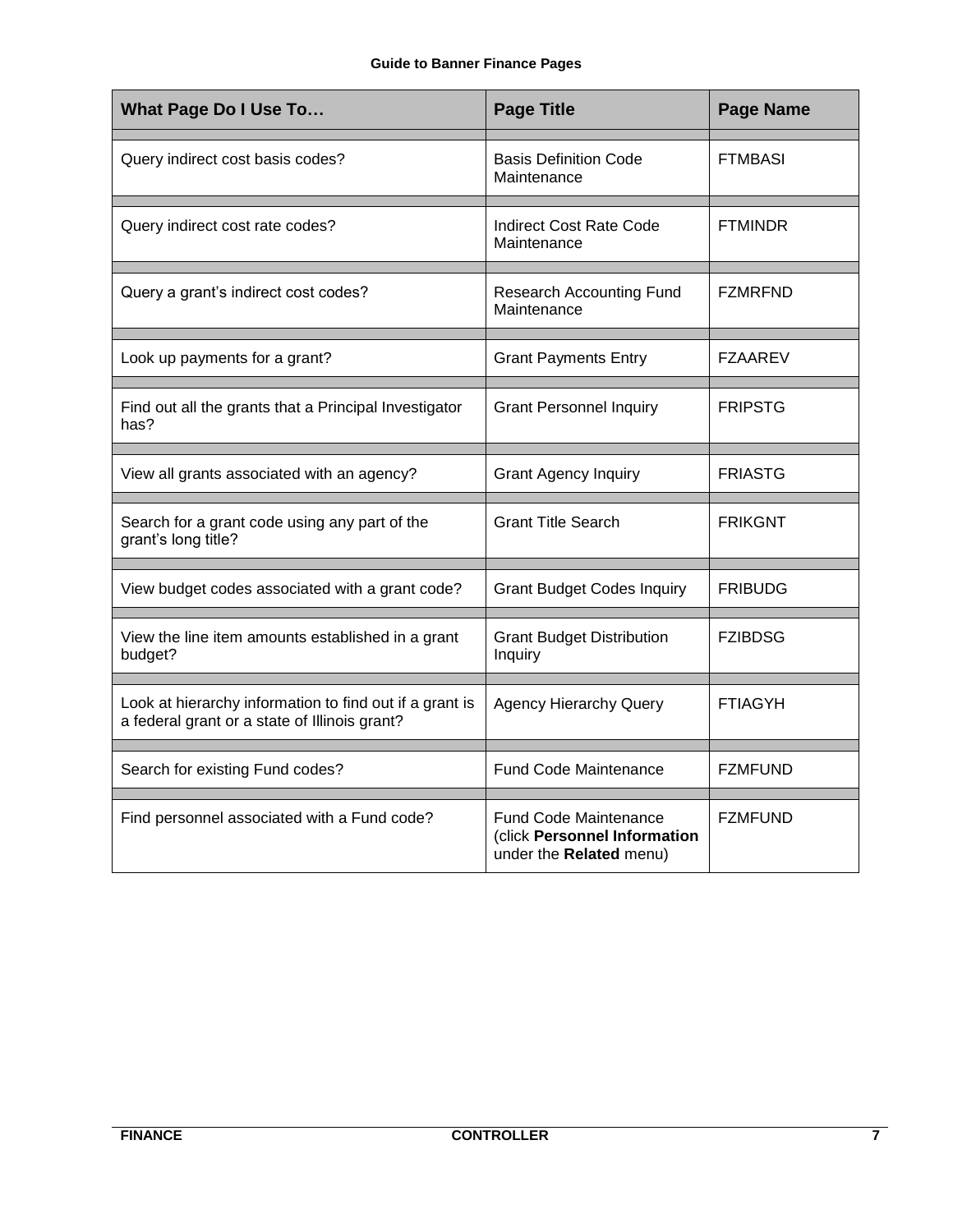## <span id="page-7-0"></span>**Purchasing**

| What Page Do I Use To                                                                                                                     | <b>Page Title</b>                       | <b>Page Name</b> |
|-------------------------------------------------------------------------------------------------------------------------------------------|-----------------------------------------|------------------|
| Prepare a purchase requisition resulting in a<br>purchase order?                                                                          | Requisition                             | <b>FZAREQN</b>   |
| See the status of all requisitions and purchase<br>orders that I created? (for example, have they been<br>paid? Were the items returned?) | Document History                        | <b>FOIDOCH</b>   |
| Display all completed requisitions awaiting<br>approval?                                                                                  | <b>Approvals Notification</b>           | <b>FOIAINP</b>   |
| Approve or disapprove a requisition?                                                                                                      | <b>User Approval</b>                    | <b>FOAUAPP</b>   |
| Show all the requisitions a user has approved?                                                                                            | Approval History                        | <b>FOIAPHT</b>   |
| Find out the Originator and all Approvers of a<br>requisition?                                                                            | Document Approval History               | <b>FOIAPPH</b>   |
| Print requisitions?                                                                                                                       | Requisition Query (Use File,<br>Print.) | <b>FPIREQN</b>   |
|                                                                                                                                           |                                         |                  |
| Cancel a requisition?                                                                                                                     | <b>Requisition Cancel</b>               | <b>FPARDEL</b>   |
| Delete an in-process (incomplete) requisition?                                                                                            | Requisition                             | <b>FZAREQN</b>   |
| Copy a requisition or purchase order into a new<br>requisition?                                                                           | Requisition                             | <b>FZAREQN</b>   |
| Query requisitions?                                                                                                                       | Requisition Query or                    | <b>FPIREQN</b>   |
|                                                                                                                                           | <b>Requisition Validation</b>           | <b>FPIRQST</b>   |
| Update the document text for an<br>in-process (incomplete) requisition?                                                                   | <b>Procurement Text Entry</b>           | <b>FOAPOXT</b>   |
| Determine which individuals in my department are<br>authorized to approve a requisition?                                                  | Document Approval                       | <b>FOAAINP</b>   |
| Locate all requisitions from a specific requestor?                                                                                        | Requisition Query or                    | <b>FPIREQN</b>   |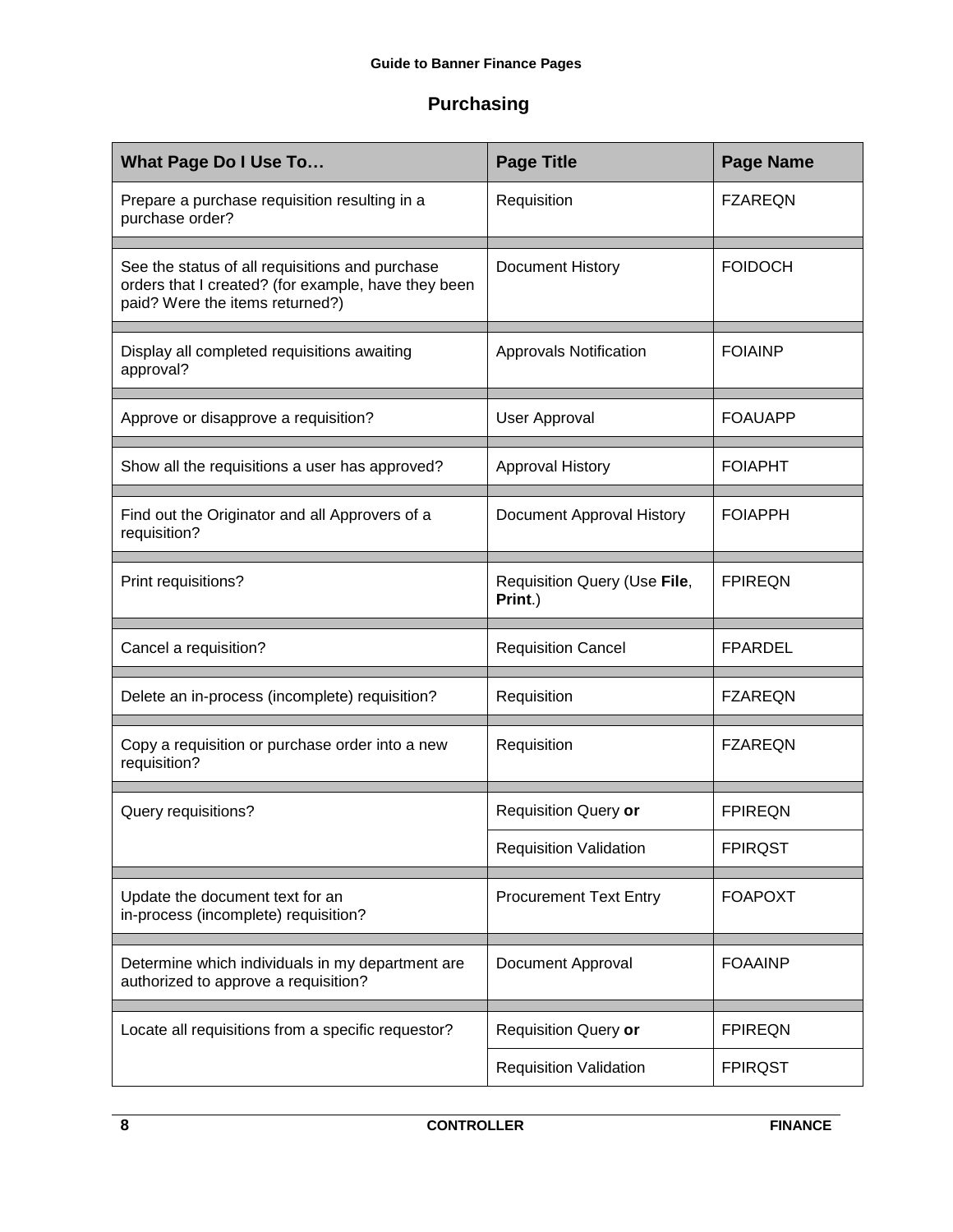| What Page Do I Use To                                                                                                    | <b>Page Title</b>                             | <b>Page Name</b> |
|--------------------------------------------------------------------------------------------------------------------------|-----------------------------------------------|------------------|
| See if a vendor currently exists in the Banner<br>database?                                                              | Entity Name / ID Search                       | <b>FTIIDEN</b>   |
| Find the address of a vendor?                                                                                            | Vendor Maintenance and                        | <b>FTMVEND</b>   |
|                                                                                                                          | Person Identification                         | <b>FOAIDEN</b>   |
|                                                                                                                          |                                               |                  |
| Look up a requisition to see if it has been approved<br>and/or if a buyer has assigned a purchase order<br>number to it? | Document History or                           | <b>FOIDOCH</b>   |
|                                                                                                                          | Purchase/Blanket/Change<br><b>Order Query</b> | <b>FPIPURR</b>   |
|                                                                                                                          |                                               |                  |
| Look up encumbrances, balances of a purchase                                                                             | Encumbrance List and                          | <b>FGIENCB</b>   |
| order and change order increases?                                                                                        | Detail Encumbrance Activity                   | <b>FGIENCD</b>   |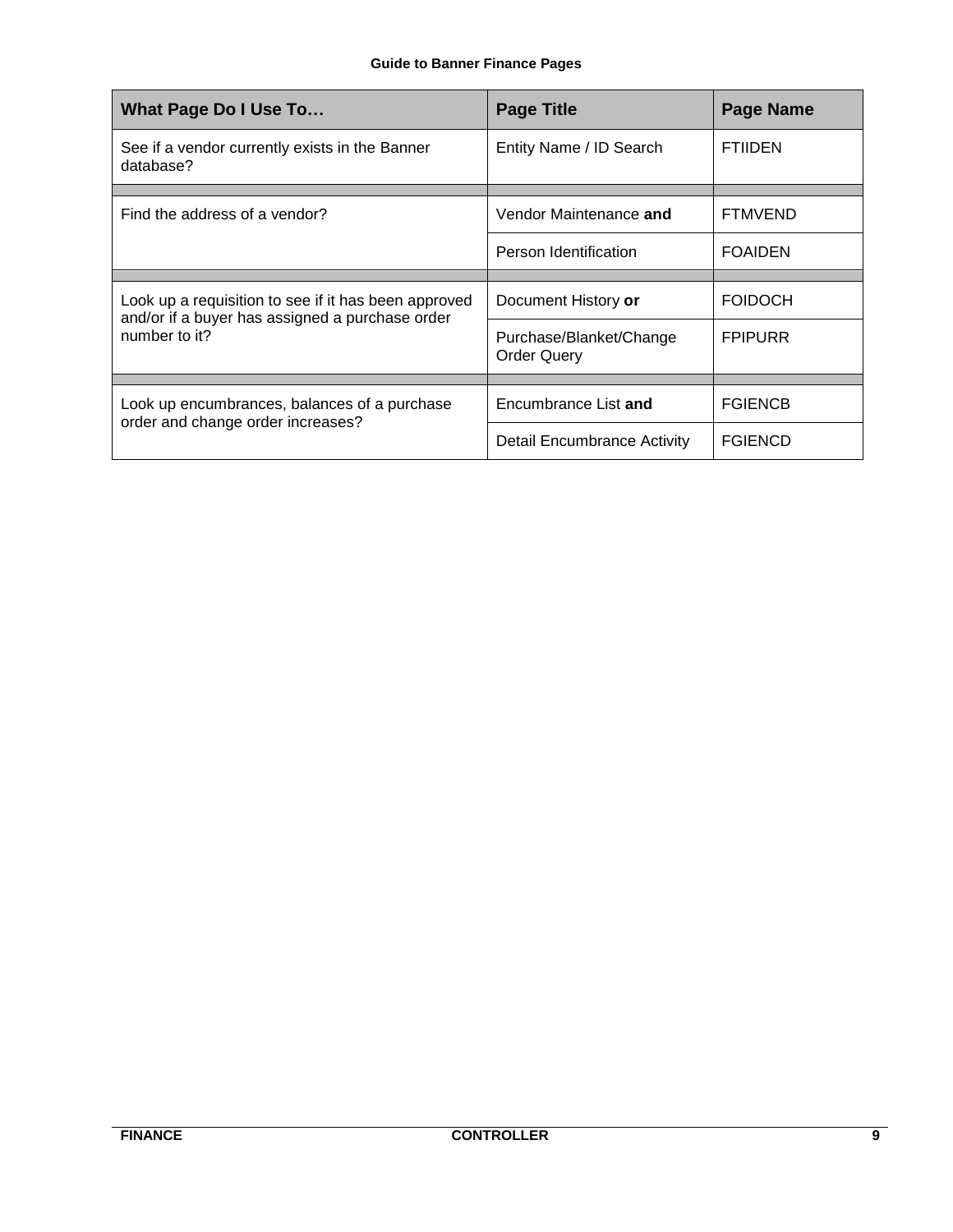## <span id="page-9-0"></span>**Receiving**

| What Page Do I Use To                                                                        | <b>Page Title</b>                          | <b>Page Name</b> |
|----------------------------------------------------------------------------------------------|--------------------------------------------|------------------|
| Prepare a receiving order to receive a partial or<br>full order?                             | <b>Receiving Goods</b>                     | <b>FPARCVD</b>   |
| Access and view receiving documents related to<br>purchase order documents?                  | <b>Document History</b>                    | <b>FOIDOCH</b>   |
| Delete an in-process receiving document?                                                     | <b>Receiving Goods</b>                     | <b>FPARCVD</b>   |
| Create an adjustment to a previously received<br>purchase line item?                         | <b>Receiving Goods</b>                     | <b>FPARCVD</b>   |
| Query for a return?                                                                          | <b>Return Goods Validation List</b><br>and | <b>FPIRTRN</b>   |
|                                                                                              | <b>Document History</b>                    | <b>FOIDOCH</b>   |
|                                                                                              |                                            |                  |
| Record return shipment information for specific<br>commodity line items on a purchase order? | <b>Returned Goods</b>                      | <b>FPARTRN</b>   |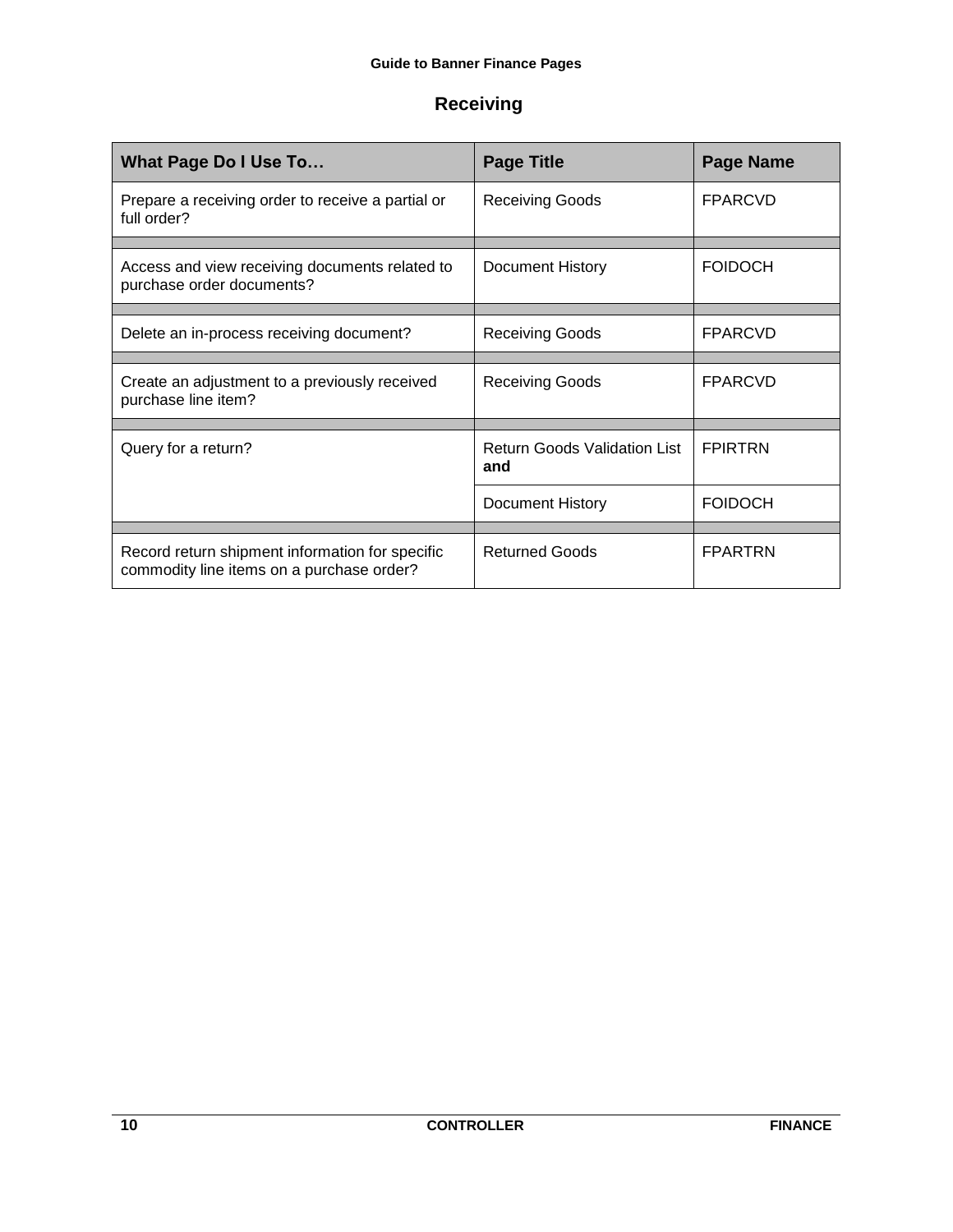## <span id="page-10-0"></span>**Accounts Payable Queries**

| <b>Page Title</b>                  | <b>Page Name</b>  |
|------------------------------------|-------------------|
| Entity Name/ID Search              | <b>FTIIDEN</b>    |
| Vendor Maintenance and             | <b>FTMVEND</b>    |
| Person Identification              | <b>FOAIDEN</b>    |
| Vendor Detail History Query        | <b>FAIVNDH</b>    |
| Vendor Detail History Query        | <b>FAIVNDH</b>    |
| Vendor Invoice Query               | <b>FAIVINV</b>    |
| Vendor Invoice Query               | <b>FAIVINV</b>    |
| Invoice/Credit memo List           | <b>FAIINVL</b>    |
| <b>Check Payment History</b>       | <b>FAICHKH</b>    |
| <b>Check Payment History</b>       | <b>FAICHKH</b>    |
| Invoice/Credit Memo Query          | <b>FAIINVE</b>    |
| Vendor History Query               | <b>FAIVHIS</b>    |
| Document History                   | <b>FOIDOCH</b>    |
| Document History                   | <b>FOIDOCH</b>    |
| Receiving/Matching Status<br>Query | <b>FAIIREC</b>    |
|                                    | <b>CONTROLLER</b> |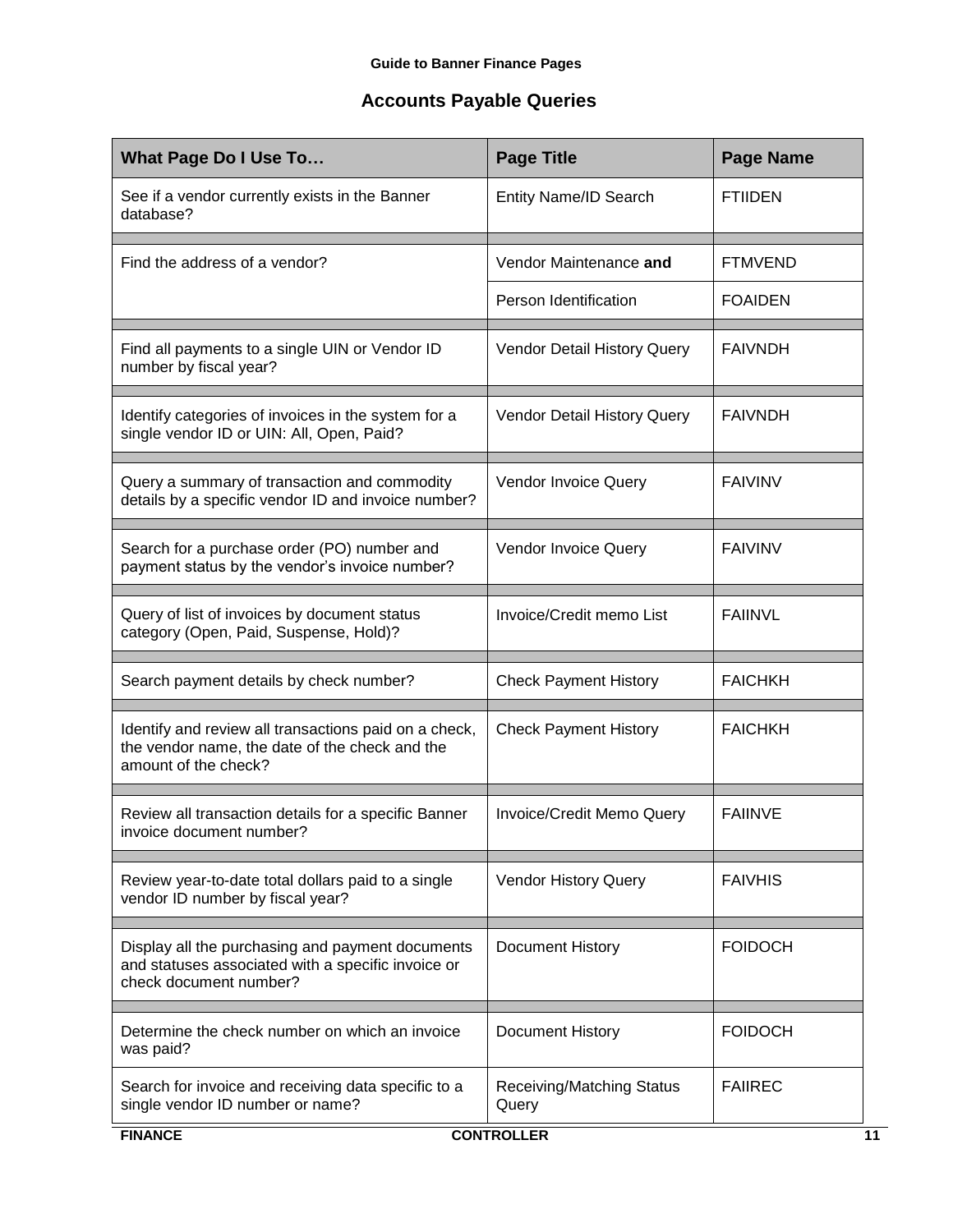| <b>What Page Do I Use To</b>                                                                       | <b>Page Title</b>                                        | <b>Page Name</b> |
|----------------------------------------------------------------------------------------------------|----------------------------------------------------------|------------------|
| Search for invoice and receiving data for a specific<br>invoice or purchase order document number? | Receiving/Matching Detail<br>Query                       | <b>FPIIREC</b>   |
| Display open invoices by chart of accounts or<br>FOAPAL elements?                                  | Open Invoices by FOAPAL                                  | <b>FAIOINF</b>   |
| To display the payment schedule for a recurring<br>invoice document?                               | <b>Recurring Payables Query</b>                          | <b>FAARUIV</b>   |
| Validate a check number and its corresponding<br>bank code?                                        | <b>Check Number Validation</b>                           | <b>FTICHKS</b>   |
| Verify receipt status of an invoice, purchase order,<br>or requisition?                            | <b>Receipt Required Indicator</b><br>Query               | <b>FPARRIM</b>   |
| Review the accounting distribution of an invoice<br>document?                                      | <b>Commodities and Accounting</b><br><b>Review Query</b> | <b>FOICACT</b>   |
| Review the transaction postings for an invoice or<br>check document?                               | <b>Document Retrieval Inquiry</b>                        | <b>FGIDOCR</b>   |
| Search for a one-time vendor payment?                                                              | Document Retrieval Inquiry                               | <b>FGIDOCR</b>   |
| Find out the Originator and all Approvers of an<br>invoice document transaction?                   | Document Approval History                                | <b>FOIAPPH</b>   |
| Find and review text notes recorded for a specific<br>invoice, vendor, or check transaction?       | <b>General Text Entry</b>                                | <b>FOATEXT</b>   |
| Review encumbrance details and track invoice<br>transactions posted against general encumbrance    | Encumbrance List<br>and                                  | <b>FGIENCB</b>   |
| and purchase order encumbrance balances?                                                           | <b>Detail Encumbrance Activity</b>                       | <b>FGIENCD</b>   |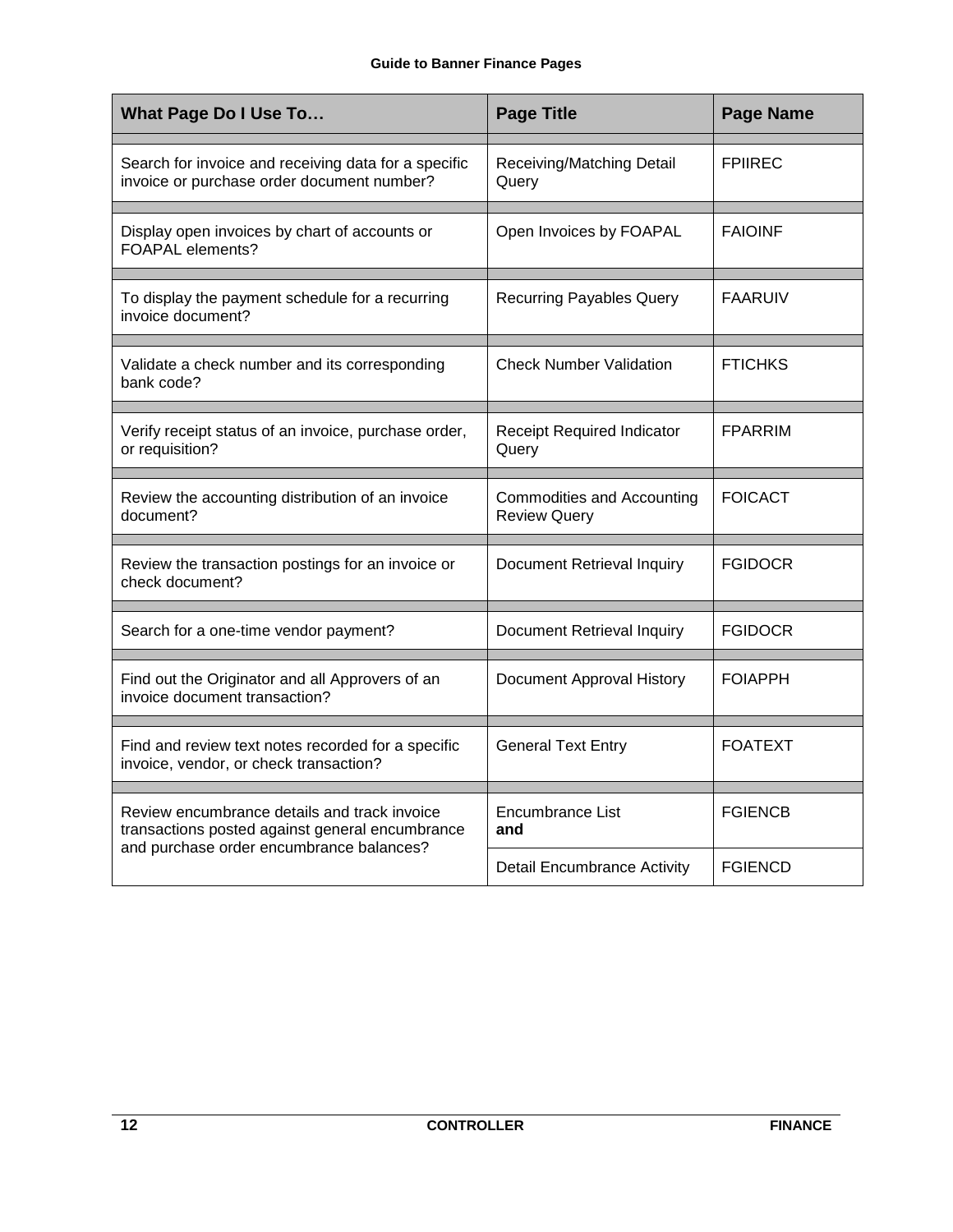## **General Ledger Queries**

<span id="page-12-0"></span>

| <b>What Page Do I Use To</b>                                                                       | <b>Page Title</b>                             | <b>Page Name</b> |
|----------------------------------------------------------------------------------------------------|-----------------------------------------------|------------------|
| View a unit's budget activity and transaction<br>details for a FOAPAL by Account (for transactions | <b>Executive Summary and</b>                  | <b>FGIBDSR</b>   |
| that posted to the FOAPAL and transactions that<br>roll up to that FOAPAL)?                        | <b>Detail Transaction Activity</b>            | <b>FGITRND</b>   |
| View a unit's budget activity and transaction                                                      | <b>Organization Budget Status</b>             | <b>FGIBDST</b>   |
| details for a FOAPAL by Account (for transactions<br>that posted to that FOAPAL only)?             | and                                           |                  |
|                                                                                                    | <b>Detail Transaction Activity</b>            | <b>FGITRND</b>   |
|                                                                                                    |                                               |                  |
| Compute and view my Fund balance?                                                                  | <b>General Ledger Trial</b><br><b>Balance</b> | <b>FGITBAL</b>   |
|                                                                                                    |                                               |                  |
| View the Account balances for a Fund?                                                              | General Ledger Trial<br><b>Balance</b>        | <b>FGITBAL</b>   |
|                                                                                                    |                                               |                  |
| View my already computed Fund balance?                                                             | <b>Trial Balance Summary</b>                  | <b>FGITBSR</b>   |
| Query and display transaction details for specific<br>funds and accounts?                          | <b>General Ledger Trial</b><br>Balance or     | <b>FGITBAL</b>   |
|                                                                                                    | <b>Trial Balance Summary</b>                  | <b>FGITBSR</b>   |
|                                                                                                    | and General Ledger Activity                   | <b>FGIGLAC</b>   |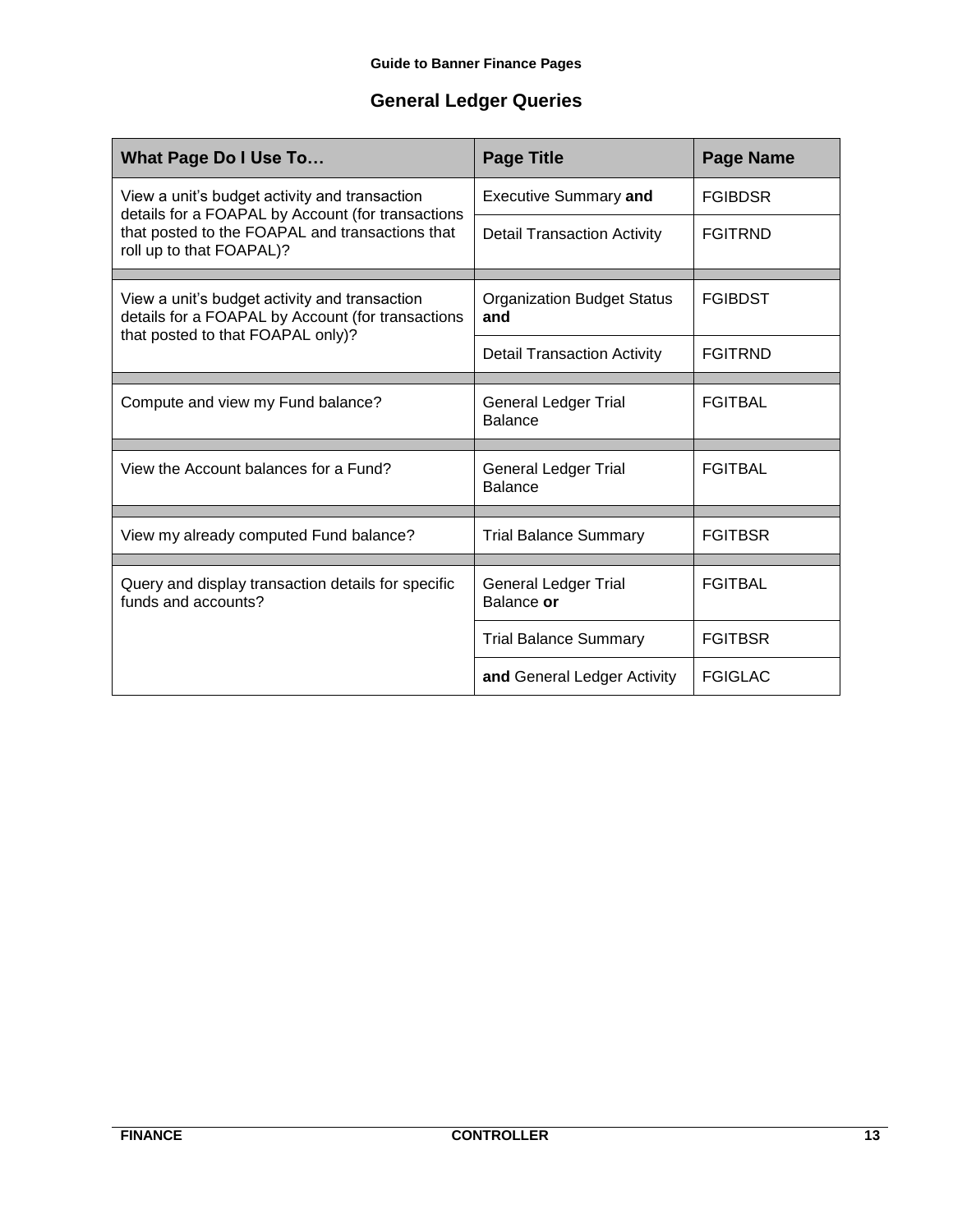# **By Page (What Can I Do With This Page?)**

## **Journal Voucher Processing**

<span id="page-13-1"></span><span id="page-13-0"></span>

| <b>Page Name</b> | <b>Page Title</b>                     | <b>What Can I Do With This Page?</b>                                                                                            |
|------------------|---------------------------------------|---------------------------------------------------------------------------------------------------------------------------------|
| <b>FGAJVCD</b>   | Journal Voucher Entry                 | Prepare a journal voucher for an encumbrance-<br>related transaction or for a fixed asset transfer.                             |
|                  |                                       | Access an in-process (incomplete) journal<br>voucher to complete it.                                                            |
|                  |                                       | Increase or decrease each sequence of a general<br>encumbrance.                                                                 |
|                  |                                       | Partially or totally liquidate each sequence of a<br>general encumbrance.                                                       |
| <b>FGAJVCM</b>   | Journal Voucher Mass Entry            | Access an in-process (incomplete) journal<br>voucher to complete it.                                                            |
|                  |                                       | Simplify the process of creating journal vouchers<br>with one debit and multiple credits, or multiple<br>debits and one credit. |
|                  |                                       | Display each accounting distribution for a journal<br>voucher in a spreadsheet format.                                          |
| <b>FGAJVCQ</b>   | Journal Voucher Quick                 | Access an in-process (incomplete) journal<br>voucher to complete it.                                                            |
|                  |                                       | Prepare a journal voucher with a page that shows<br>descriptions of the FOAPAL segment codes.                                   |
| <b>FGIDOCR</b>   | <b>Document Retrieval Inquiry</b>     | Review the details of a posted journal voucher<br>including its document text.                                                  |
|                  |                                       | Verify that a journal voucher has been posted.                                                                                  |
| <b>FGIJSUM</b>   | Journal Voucher Summary               | Review the details of an unposted journal voucher<br>to determine if it is postable or suspended.                               |
| <b>FGIJVCD</b>   | List of Suspended Journal<br>Vouchers | See only the statuses for journal vouchers that<br>are unposted.                                                                |
| 0FOADOCU         | Document By User                      | See the statuses of all journal vouchers that I<br>created.                                                                     |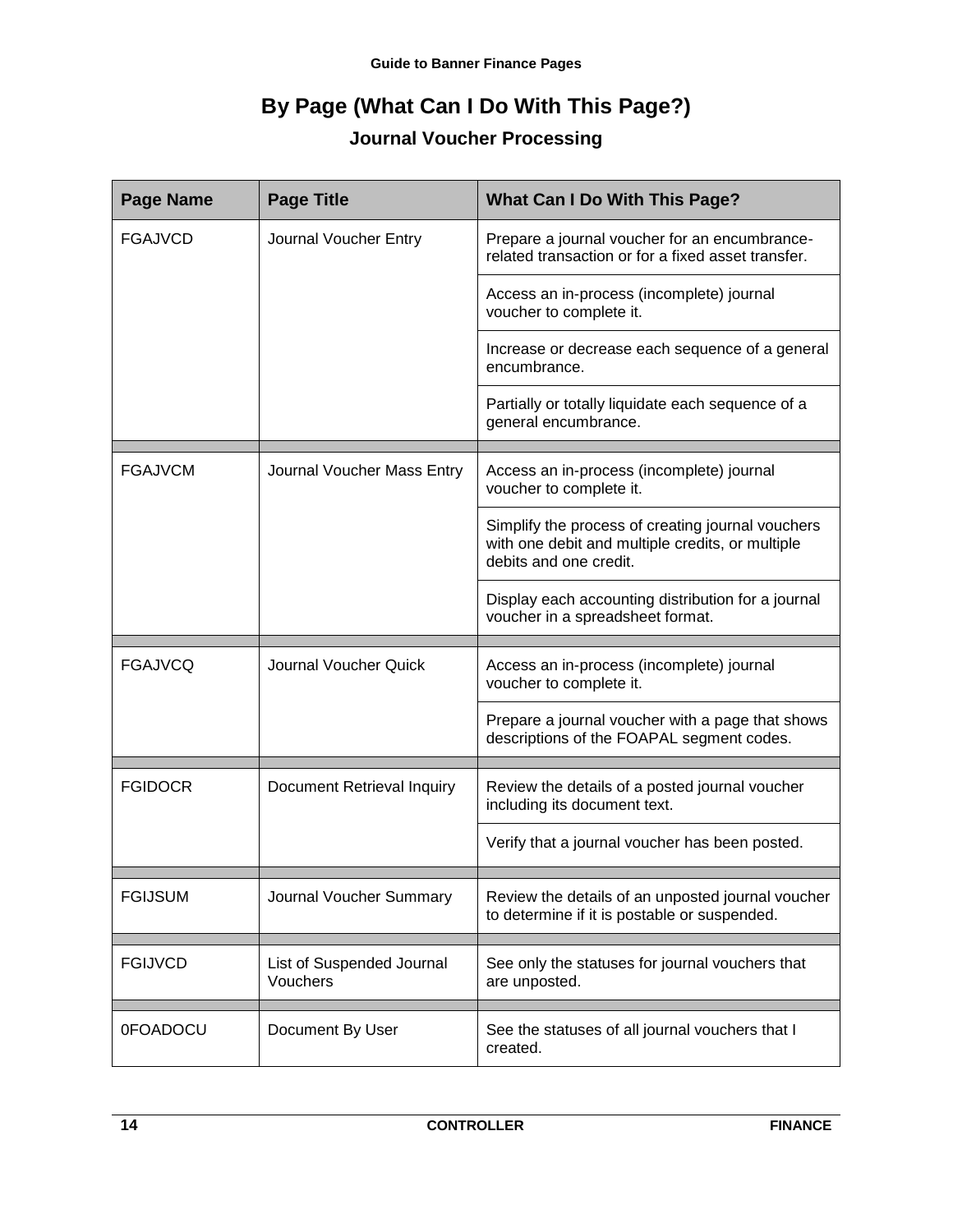| Page Name      | <b>Page Title</b>         | <b>What Can I Do With This Page?</b>                                                                        |
|----------------|---------------------------|-------------------------------------------------------------------------------------------------------------|
|                |                           | See the statuses of all journal vouchers that<br>another Banner user created (must enter the<br>user's ID). |
|                |                           | View a list of all encumbrances that I created.                                                             |
|                |                           | View a list of all encumbrances that another<br>Banner user created (must enter the user's ID).             |
|                |                           |                                                                                                             |
| <b>FOATEXT</b> | <b>General Text Entry</b> | Update the document text of a journal voucher.                                                              |
|                |                           | View the reason that a transaction was made.                                                                |
|                |                           | Find out the name, unit, and phone number of the<br>person who made the transaction.                        |
|                |                           |                                                                                                             |
| <b>FOIAPPH</b> | Document Approval History | Find out the Originator and all Approvers of a<br>journal voucher.                                          |
|                |                           | View a journal voucher's approval history.                                                                  |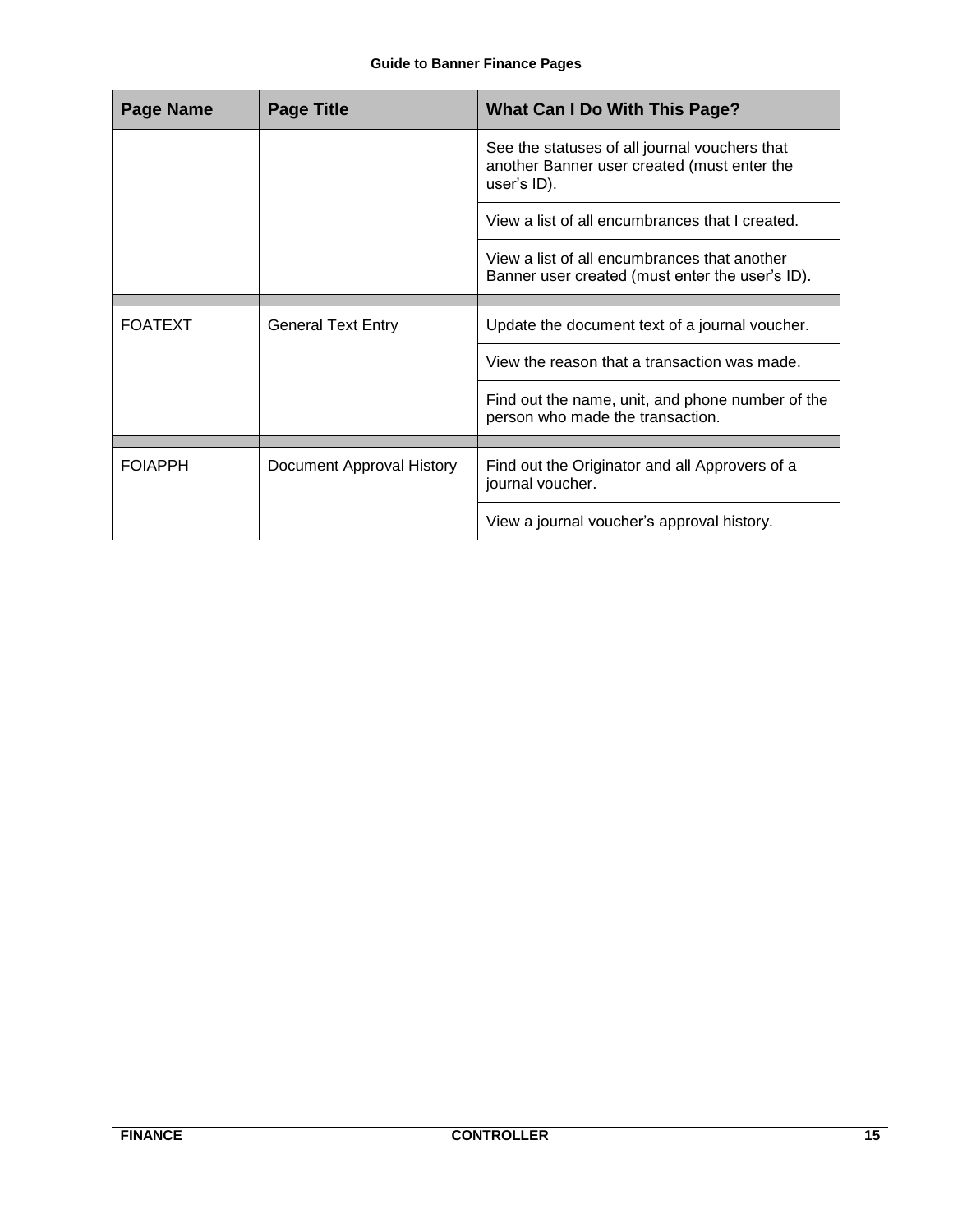#### <span id="page-15-0"></span>**General Encumbrances**

| <b>Page Name</b> | <b>Page Title</b>                       | What Can I Do With This Page?                                                                               |
|------------------|-----------------------------------------|-------------------------------------------------------------------------------------------------------------|
| <b>FGAENCB</b>   | Encumbrance/Reservations<br>Maintenance | Create a general encumbrance.                                                                               |
| <b>FGAJVCD</b>   | Journal Voucher Entry                   | Prepare a journal voucher to increase or<br>decrease each sequence of a general<br>encumbrance.             |
|                  |                                         | Prepare a journal voucher to partially or totally<br>liquidate each sequence of a general<br>encumbrance.   |
|                  |                                         | Access an in-process (incomplete) journal<br>voucher to complete it.                                        |
| <b>FGIENCB</b>   | Encumbrance List                        | View a summary list of all general encumbrances<br>in the Banner system.                                    |
|                  |                                         | Find out if an encumbrance is open or closed.                                                               |
|                  |                                         | Look up encumbrances, balances of a purchase<br>order, and change order increases.                          |
| <b>FGIENCD</b>   | <b>Detail Encumbrance Activity</b>      | Review detailed transaction activities against an<br>encumbrance.                                           |
|                  |                                         | Find out if an encumbrance is open or closed.                                                               |
|                  |                                         | Track grant activities as they are posted against<br>an encumbrance.                                        |
|                  |                                         | Look up encumbrances, balances of a purchase<br>order, and change order increases.                          |
| <b>FGIOENC</b>   | Organizational Encumbrance<br>List      | Display all open encumbrances by Organization<br>and/or Fund.                                               |
| <b>FOADOCU</b>   | Document By User                        | View a list of all encumbrances that I created.                                                             |
|                  |                                         | View a list of all encumbrances that another<br>Banner user created (must enter the user's ID).             |
|                  |                                         | See the statuses of all journal vouchers that I<br>created.                                                 |
|                  |                                         | See the statuses of all journal vouchers that<br>another Banner user created (must enter the<br>user's ID). |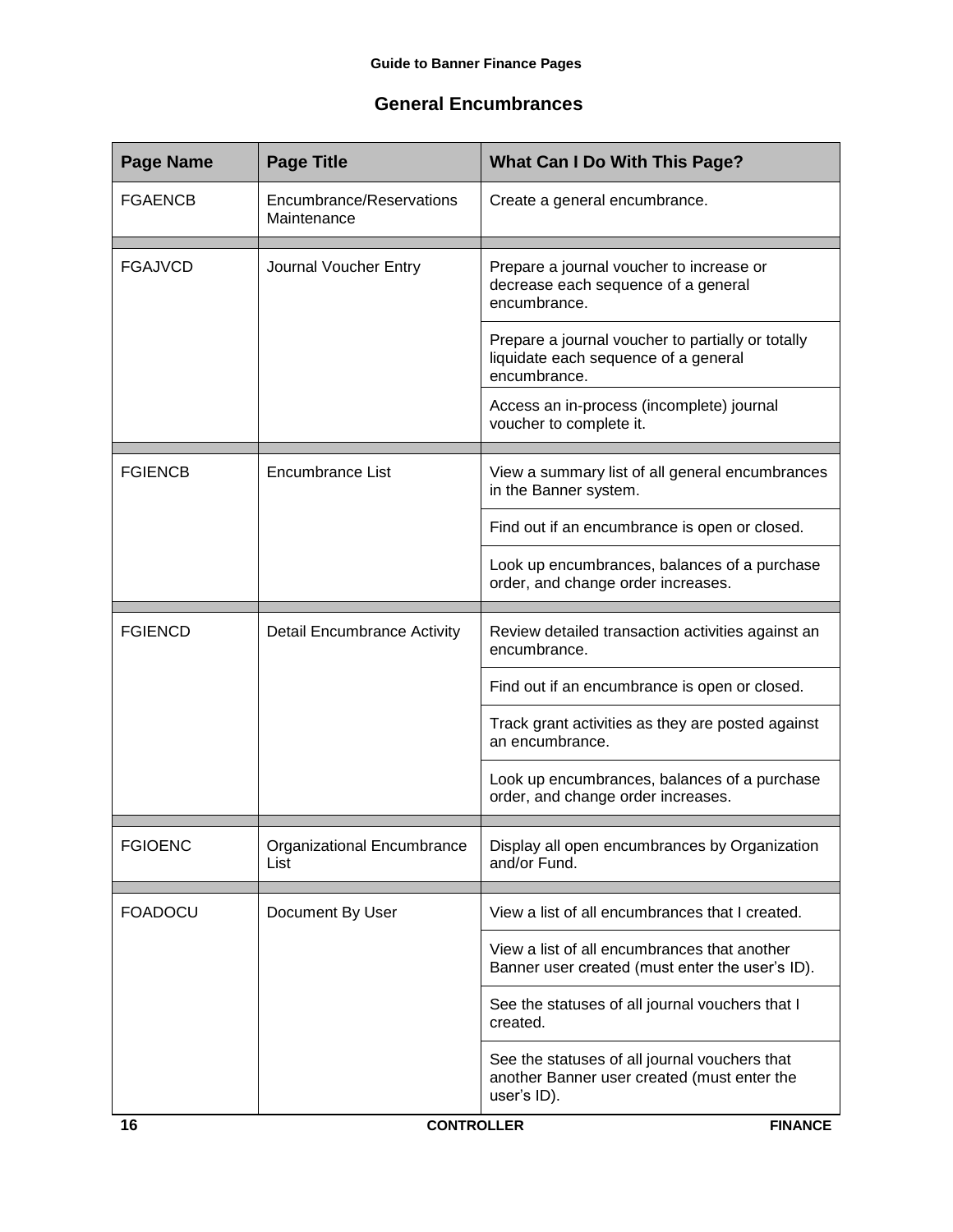## <span id="page-16-0"></span>**Accounts Receivable**

| <b>Page Name</b> | <b>Page Title</b>                           | <b>What Can I Do With This Page?</b>                                             |
|------------------|---------------------------------------------|----------------------------------------------------------------------------------|
| <b>FOAIDEN</b>   | Person Identification -<br>Finance          | Search a General Accounts Receivable (GAR)<br>customer or non-student by name.   |
|                  |                                             | Look up GAR address information.                                                 |
| <b>SOAIDEN</b>   | Person Search                               | Search for a student by name.                                                    |
| <b>TFAACCT</b>   | <b>Account Review - Finance</b>             | View GAR aging information and set billing and<br>delinquency codes.             |
| <b>TFADETL</b>   | <b>Account Detail</b>                       | Data entry page for general account charges.                                     |
| <b>TFAMASS</b>   | <b>Billing Mass Data Entry</b>              | Mass bill charges that are not term specific.                                    |
| TFIAREV          | <b>Account Detail Review</b>                | Look up GAR information.                                                         |
| <b>TGACOMC</b>   | <b>Comment Central</b>                      | View account comments.                                                           |
| <b>TGACREV</b>   | <b>Cashier Session Review</b>               | Close a cashier session.                                                         |
|                  |                                             | Review data entry transactions entered in<br>Banner.                             |
| <b>TSAACCT</b>   | <b>Account Review - Student</b>             | View student account aging information and set<br>billing and delinquency codes. |
| <b>TSAAREV</b>   | Account Detail Review -<br><b>Student</b>   | View a student account in detail.                                                |
| <b>TSADETL</b>   | <b>Student Account Detail</b>               | Data entry for student account and/or term related<br>charges.                   |
| <b>TSAMASS</b>   | Billing Mass Data Entry -<br><b>Student</b> | Mass bill term specific charges for students.                                    |
| <b>TSICSRV</b>   | <b>Customer Service Inquiry</b>             | View a student account.                                                          |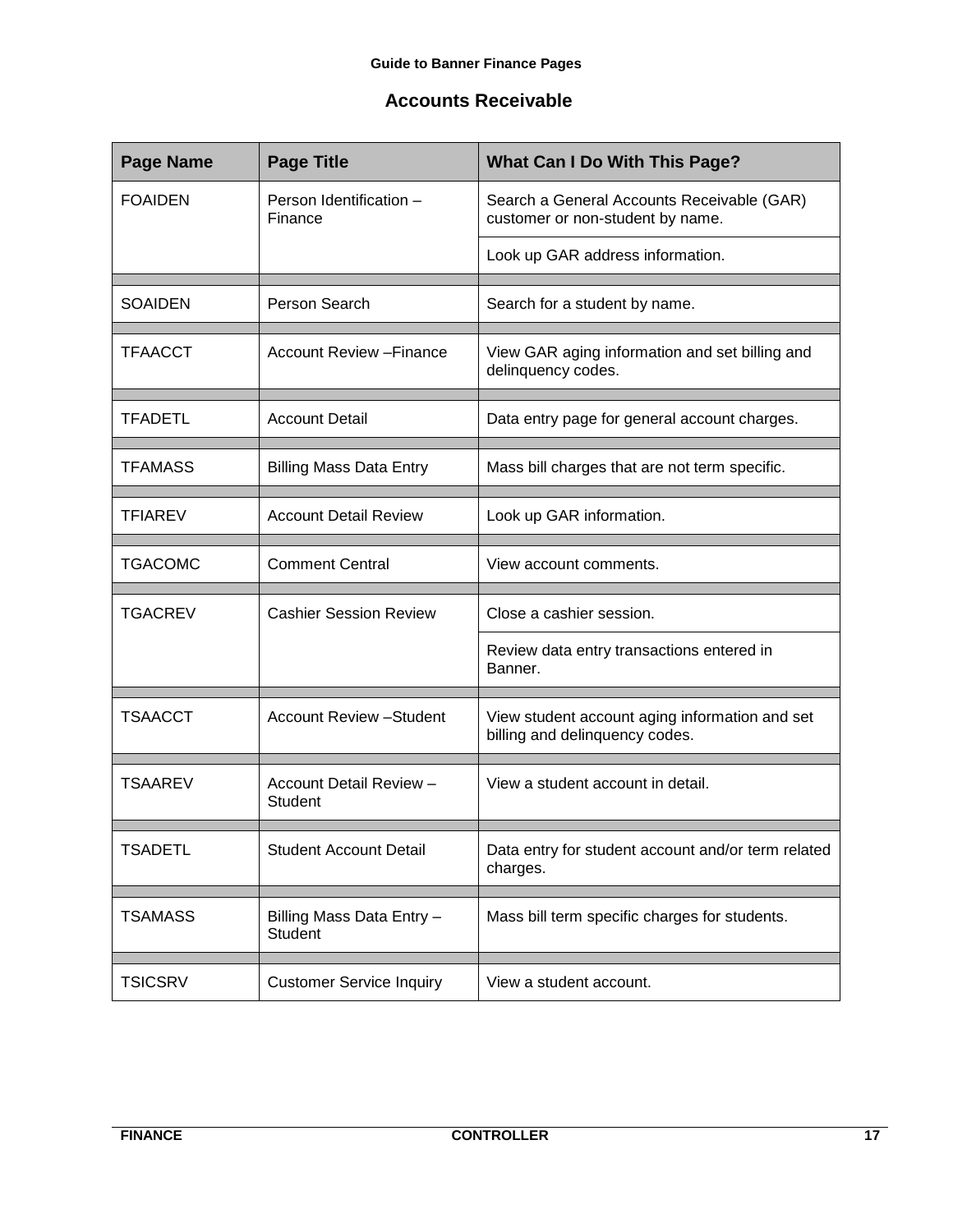#### <span id="page-17-0"></span>**Grants**

| <b>Page Name</b> | <b>Page Title</b>                  | <b>What Can I Do With This Page?</b>                                                 |
|------------------|------------------------------------|--------------------------------------------------------------------------------------|
| <b>FGIENCD</b>   | <b>Detail Encumbrance Activity</b> | Track grant activities as they are posted against<br>an encumbrance.                 |
|                  |                                    | Find out if an encumbrance is open or closed.                                        |
| <b>FOATEXT</b>   | <b>General Text Entry</b>          | Enter and update the required document text for a<br>transaction.                    |
|                  |                                    | View the reason a transaction was disapproved.                                       |
|                  |                                    | Find out the name, unit, and phone number of the<br>person who made the transaction. |
| <b>FOAUAPP</b>   | User Approval                      | Display all items in an approval queue.                                              |
|                  |                                    | Approve or disapprove a document.                                                    |
| <b>FOIAPHT</b>   | Approval History                   | View a document's approval history.                                                  |
|                  |                                    | Show all the documents a user has approved.                                          |
|                  |                                    | View an online display of documents sorted by<br>document code.                      |
| <b>FOIAPPH</b>   | Document Approval History          | View a document's approval history.                                                  |
|                  |                                    | Find out the Originator and all Approvers of a<br>document.                          |
| <b>FRIASTG</b>   | <b>Grant Agency Inquiry</b>        | View all grants associated with an agency.                                           |
| <b>FRIBUDG</b>   | <b>Grant Budget Codes Inquiry</b>  | View budget codes associated with a grant code.                                      |
| <b>FRIKGNT</b>   | <b>Grant Title Search</b>          | Search for a grant code using any part of the<br>grant's long title.                 |
| <b>FRIORGH</b>   | <b>Grant Organization Inquiry</b>  | View grants associated with a specific unit.                                         |
| <b>FRIPSTG</b>   | <b>Grant Personnel Inquiry</b>     | Find out all the grants that a Principal Investigator<br>has.                        |
| <b>FTIAGYH</b>   | <b>Agency Hierarchy Query</b>      | Find an agency's place in its hierarchy.                                             |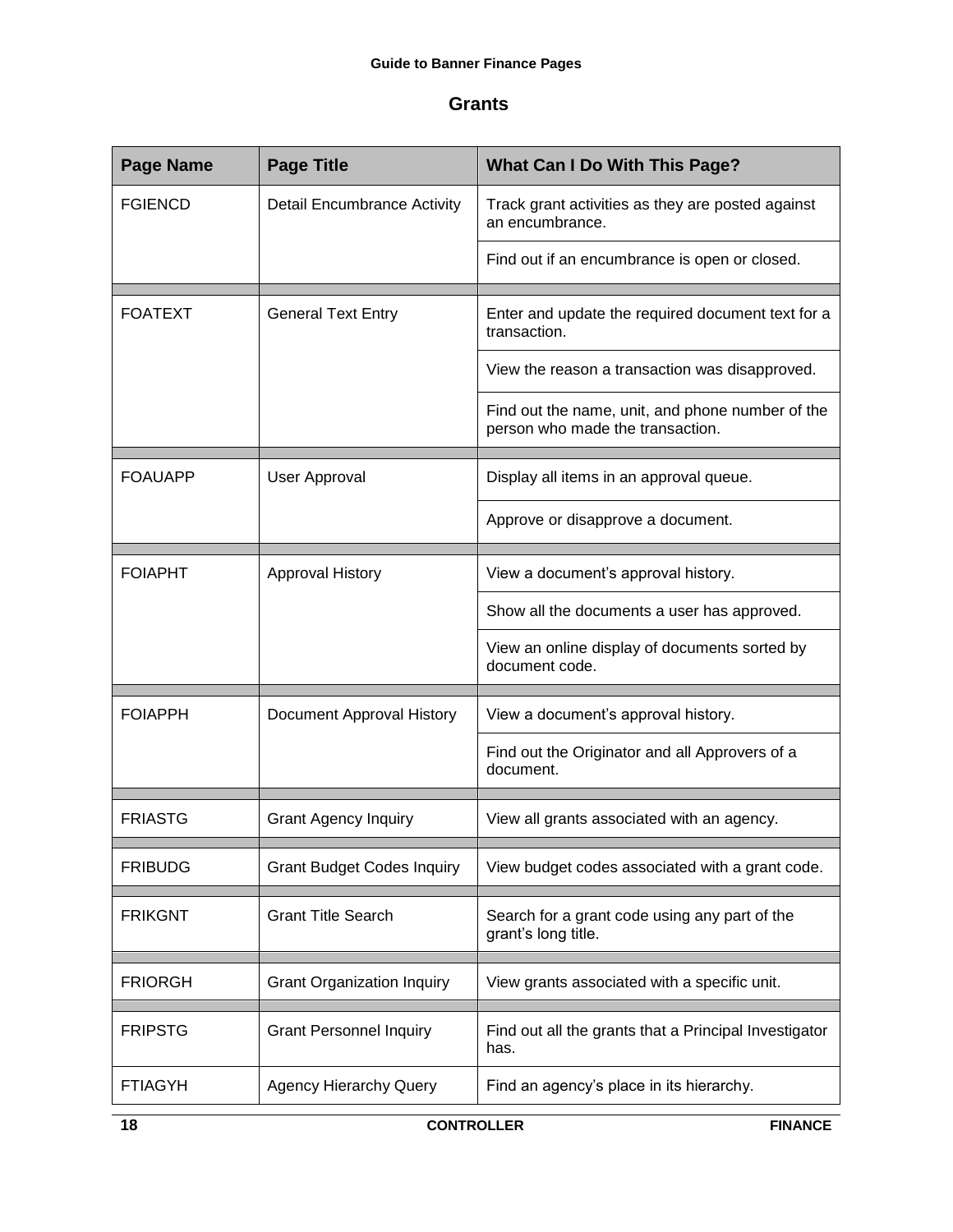| <b>Page Name</b> | <b>Page Title</b>                                    | <b>What Can I Do With This Page?</b>                                                                      |
|------------------|------------------------------------------------------|-----------------------------------------------------------------------------------------------------------|
|                  |                                                      | Locate an agency's predecessor to find out if a<br>grant is a federal grant or a state of Illinois grant. |
| <b>FTVACCI</b>   | <b>Account Index Code</b><br>Validation              | Query index codes.                                                                                        |
| <b>FTMINDA</b>   | Indirect Cost Charge Code<br>Maintenance             | Query indirect cost charge codes.                                                                         |
| <b>FTMINDD</b>   | Indirect Cost Distribution<br>Maintenance            | Query indirect cost distribution codes.                                                                   |
| <b>FZAAREV</b>   | <b>Grant Payments Entry</b>                          | Look up payments for a grant.                                                                             |
| <b>FRAGRNT</b>   | <b>Grant Maintenance</b>                             | Look up grant attributes.                                                                                 |
|                  |                                                      | Find out information about a grant, including the<br>description and award amount.                        |
| <b>FZIBDET</b>   | <b>Research Accounting Billing</b><br>Detail Inquiry | View the total amount billed for a grant, total<br>amount paid, and total refunds.                        |
| <b>FZIBDSG</b>   | <b>Grant Budget Distribution</b><br>Inquiry          | Review the information regarding each budget.                                                             |
|                  |                                                      | Find out how a budget was put in by Grants and<br>Contracts.                                              |
| <b>FZIBILL</b>   | <b>Grant Billing Query</b>                           | View billing activity and corresponding payment<br>history associated with a grant.                       |
| <b>FZIGITD</b>   | <b>Grant Inception To Date</b>                       | View a unit's budget activity and transaction<br>details by Account code.                                 |
|                  |                                                      | Find out the overdraft status of a grant project.                                                         |
|                  |                                                      | See all Fund codes associated with a grant.<br>(check Fund Summary box)                                   |
| <b>FZIGTRD</b>   | <b>Grant Transaction Detail</b>                      | View a unit's budget activity and transaction<br>details by Account code.                                 |
| <b>FZMRFND</b>   | <b>Research Accounting Fund</b><br>Maintenance       | Query a grant's indirect cost codes.                                                                      |
| <b>FTMBASI</b>   | <b>Basis Definition Code</b><br>Maintenance          | Query indirect cost basis codes.                                                                          |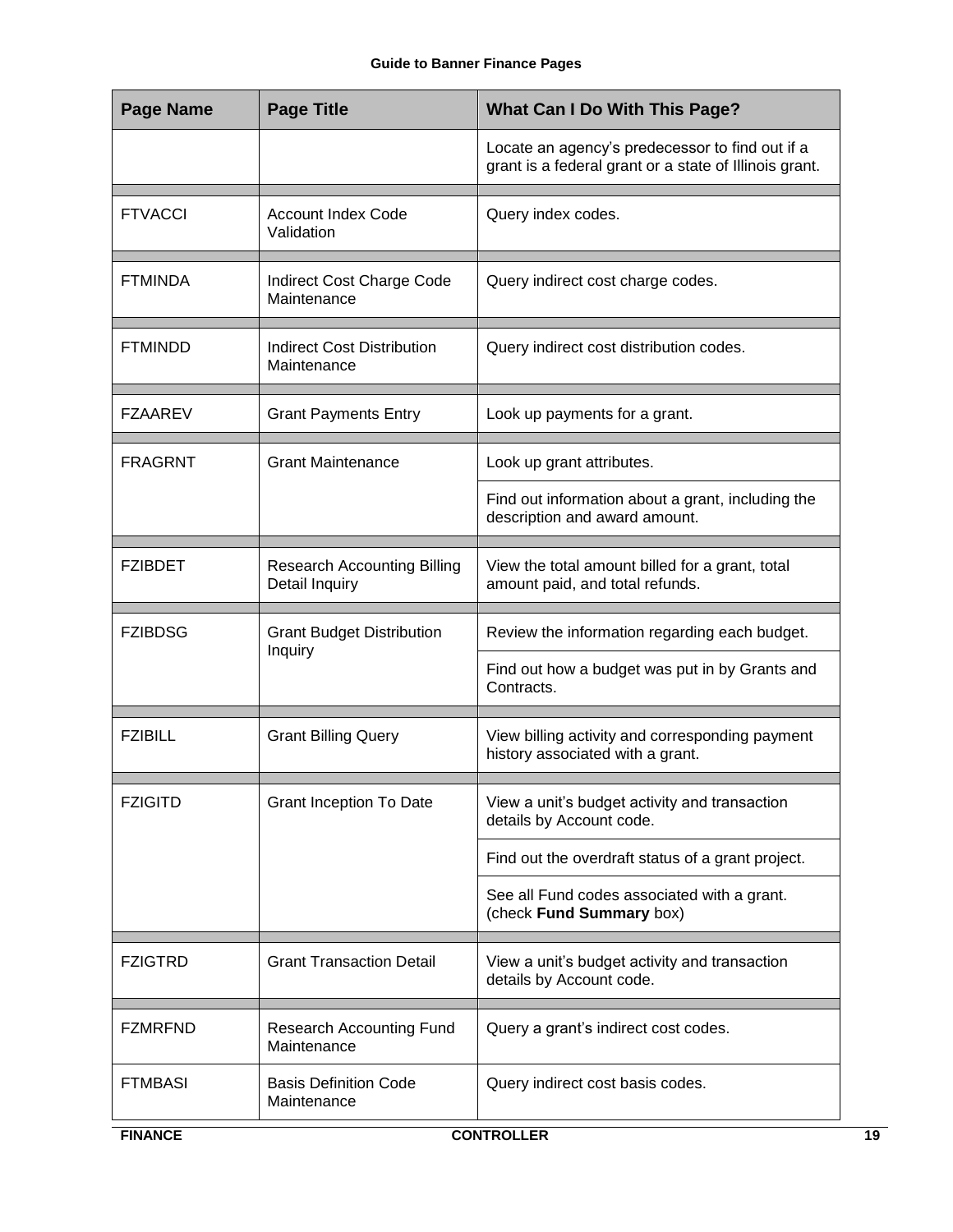| <b>Page Name</b> | <b>Page Title</b>                      | What Can I Do With This Page?                       |
|------------------|----------------------------------------|-----------------------------------------------------|
|                  |                                        |                                                     |
| <b>FTMINDR</b>   | Indirect Cost Rate Code<br>Maintenance | Query indirect cost rate codes.                     |
|                  |                                        |                                                     |
| <b>FZMFUND</b>   | <b>Fund Code Maintenance</b>           | Search for existing Fund codes.                     |
|                  |                                        | Find Fund personnel associated with a Fund<br>code. |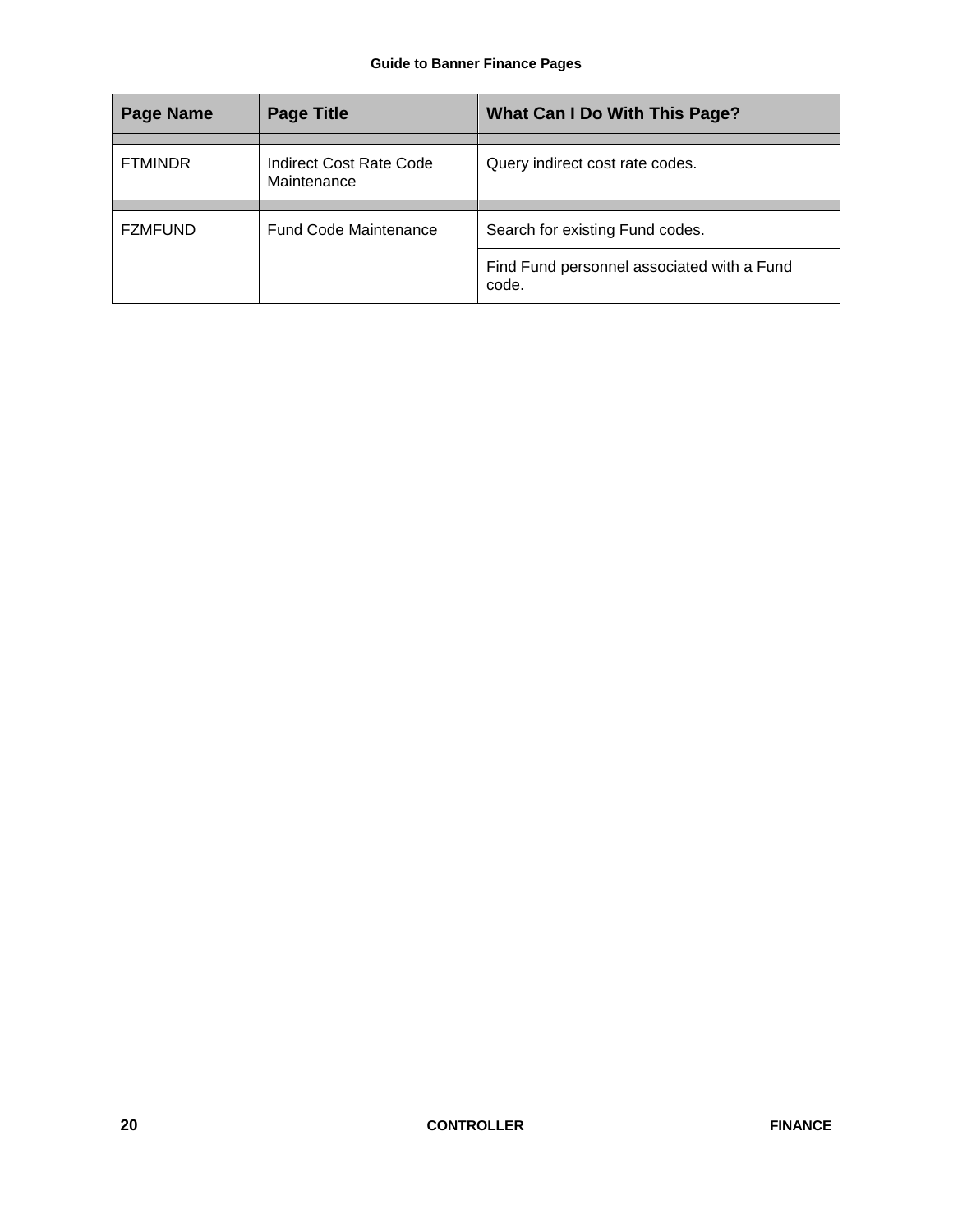## <span id="page-20-0"></span>**Purchasing**

| <b>Page Name</b>              | <b>Page Title</b>                                                | <b>What Can I Do With This Page?</b>                                                     |
|-------------------------------|------------------------------------------------------------------|------------------------------------------------------------------------------------------|
| <b>FZAREQN</b><br>Requisition | Prepare a purchase requisition resulting in a<br>purchase order. |                                                                                          |
|                               |                                                                  | Delete an in-process (incomplete) requisition.                                           |
|                               |                                                                  | Copy a requisition or purchase order into a new<br>requisition.                          |
| <b>FTVCOMM</b>                | <b>Commodity Validation</b>                                      | Display commodity codes and associated<br>descriptions defined to the system.            |
|                               |                                                                  | Verify or select a commodity code to process<br>using the page's features.               |
| <b>FTVSHIP</b>                | Ship to Validation                                               | Display ship to codes defined in Banner.                                                 |
|                               |                                                                  | Verify shipping locations for purchasing<br>commodity deliveries.                        |
| <b>FTIIDEN</b>                | Entity Name / ID Search                                          | See if a vendor currently exists in the Banner<br>database.                              |
| <b>FTMVEND</b>                | <b>Vendor Maintenance</b><br>and                                 | Find the address of a vendor.                                                            |
| <b>FOAIDEN</b>                | Person Identification                                            |                                                                                          |
| <b>FOAAINP</b>                | <b>Document Approval</b>                                         | Determine which individuals in my department<br>are authorized to approve a requisition. |
|                               |                                                                  | Approve or disapprove an invoice or other<br>document.                                   |
|                               |                                                                  | Display remaining invoices in the approval<br>queues.                                    |
| <b>FOAPOXT</b>                | <b>Procurement Text Entry</b>                                    | Update the document text for an in-process                                               |
|                               |                                                                  | (incomplete) requisition.                                                                |
| <b>FOAUAPP</b>                | <b>User Approval</b>                                             | Approve or disapprove a requisition or other<br>document.                                |
|                               |                                                                  | Display all items in an approval queue.                                                  |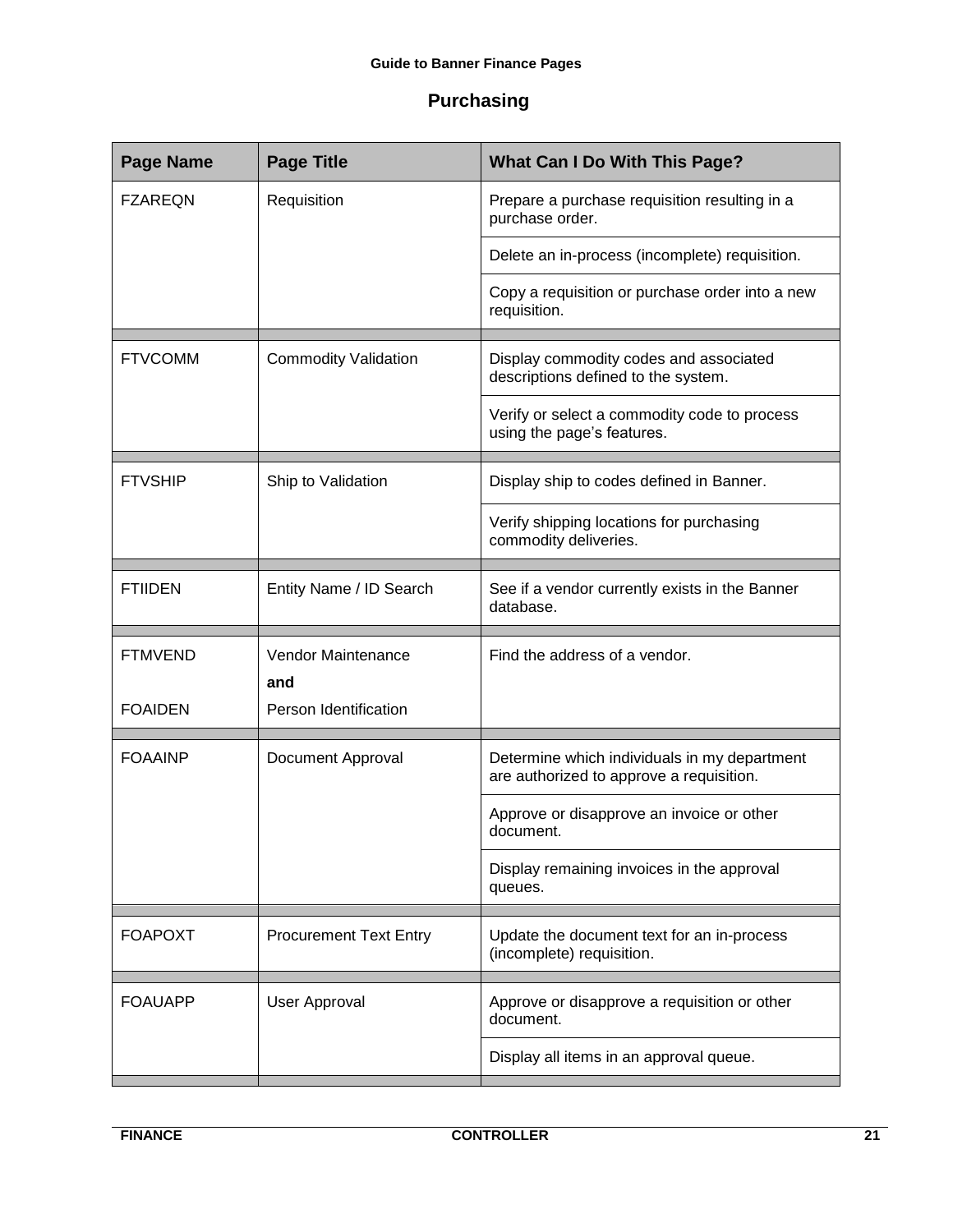| <b>Page Title</b>                  | <b>What Can I Do With This Page?</b>                                                                                                            |
|------------------------------------|-------------------------------------------------------------------------------------------------------------------------------------------------|
| <b>Approvals Notification</b>      | Display all completed requisitions or other<br>documents awaiting approval.                                                                     |
| Approval History                   | View a document's approval history.                                                                                                             |
|                                    | Show all the documents a user has approved.                                                                                                     |
|                                    | View an online display of documents sorted by<br>document code.                                                                                 |
| Document Approval History          | View a document's approval history.                                                                                                             |
|                                    | Find out the Originator and all Approvers of a<br>document.                                                                                     |
| Document History                   | See the status of all requisitions and purchase<br>orders that I created. (for example, whether it has<br>been paid, or if items were returned) |
|                                    | Look up a requisition to see if it has been<br>approved and/or if a buyer has assigned a<br>purchase order number to it.                        |
|                                    | Access and view processing and payment<br>records associated with a purchase order, invoice<br>or check.                                        |
|                                    | Query for a return.                                                                                                                             |
|                                    | Determine the check number on which an invoice<br>was paid.                                                                                     |
| <b>Encumbrance List</b>            | Look up encumbrances, balances of a purchase<br>order, and change order increases.                                                              |
|                                    | View a summary list of encumbrances in the<br>Banner system.                                                                                    |
|                                    | Find out if an encumbrance is open or closed.                                                                                                   |
| <b>Detail Encumbrance Activity</b> | Look up encumbrances, balances of a purchase<br>order, and change order increases.                                                              |
|                                    | Find out if an encumbrance is open or closed.                                                                                                   |
|                                    | Review detailed transaction activities against an<br>encumbrance.                                                                               |
|                                    |                                                                                                                                                 |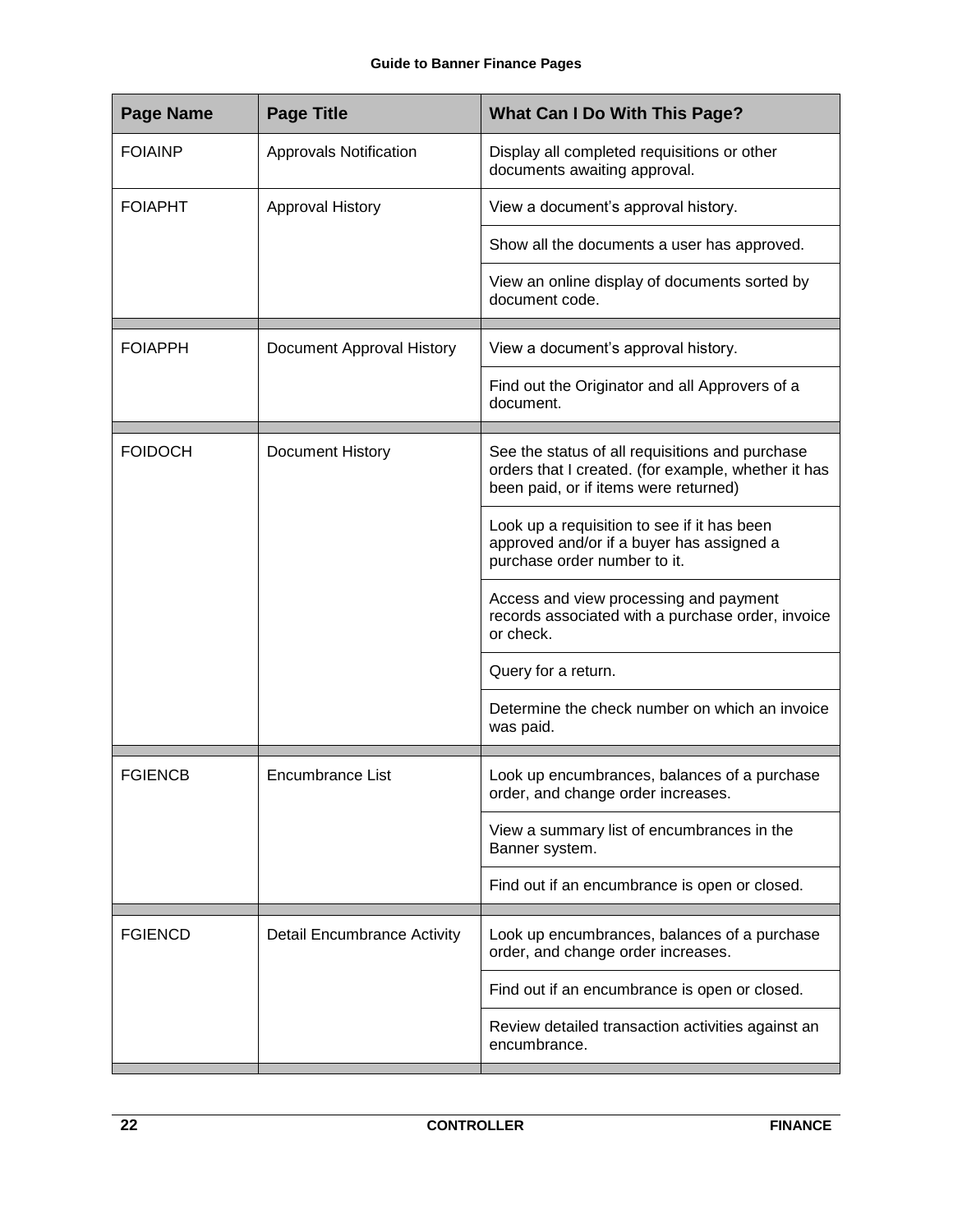| <b>Page Name</b> | <b>Page Title</b>                             | <b>What Can I Do With This Page?</b>                                                                                     |
|------------------|-----------------------------------------------|--------------------------------------------------------------------------------------------------------------------------|
| <b>FPIPURR</b>   | Purchase/Blanket/Change<br><b>Order Query</b> | Look up a requisition to see if it has been<br>approved and/or if a buyer has assigned a<br>purchase order number to it. |
|                  |                                               | Display purchase orders that are completed,<br>approved, closed, canceled, or in process.                                |
| <b>FPIREQN</b>   | <b>Requisition Query</b>                      | Print requisitions. (Use File, Print.)                                                                                   |
|                  |                                               | Query requisitions.                                                                                                      |
|                  |                                               | Locate all requisitions from a specific requestor.                                                                       |
|                  |                                               | View completed, approved, closed, canceled, or<br>in-process requisitions.                                               |
|                  |                                               | View document information (including cancel<br>date and reason, close date).                                             |
|                  |                                               | View requestor and ship to information.                                                                                  |
|                  |                                               | View vendor information.                                                                                                 |
|                  |                                               | View commodity and FOAPAL information.                                                                                   |
|                  |                                               | View text associated with the requisition.                                                                               |
| <b>FPIRQST</b>   | <b>Requisition Validation</b>                 | Query requisitions.                                                                                                      |
|                  |                                               | Locate all requisitions from a specific requestor.                                                                       |
| <b>FPROPNR</b>   | Open Request Report                           | Display the status of requests for goods and<br>services that have not been fully satisfied (open).                      |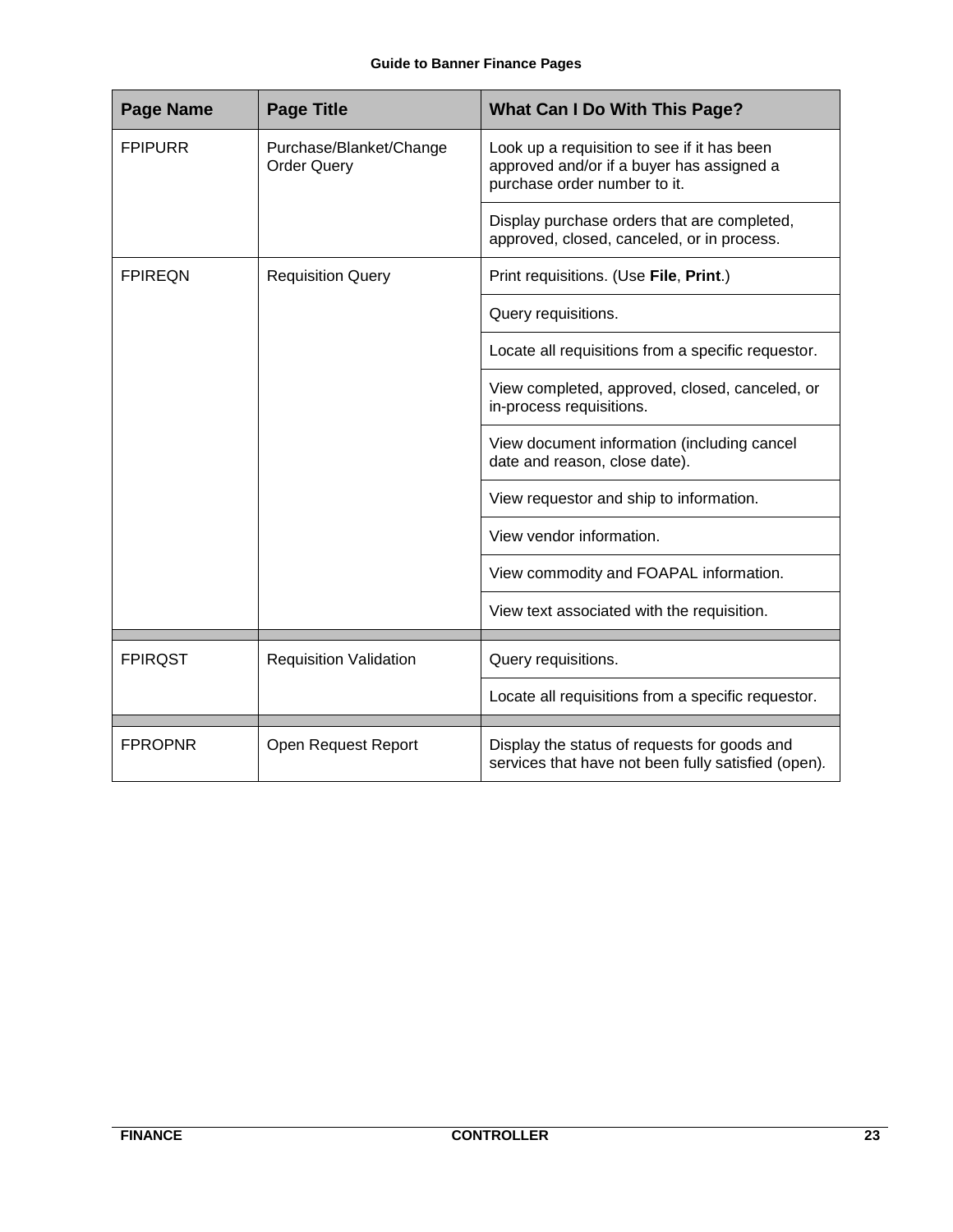## <span id="page-23-0"></span>**Receiving**

| <b>Page Name</b> | <b>Page Title</b>                   | <b>What Can I Do With This Page?</b>                                                                                                                            |
|------------------|-------------------------------------|-----------------------------------------------------------------------------------------------------------------------------------------------------------------|
| <b>FOIDOCH</b>   | Document History                    | Access and view receiving documents related to<br>purchase order documents.                                                                                     |
|                  |                                     | Query for a return.                                                                                                                                             |
|                  |                                     | See the status of all requisitions and purchase<br>orders that I created. (for example, whether it has<br>been paid, or if items were returned)                 |
|                  |                                     | Look up a requisition to see if it has been<br>approved and/or if a buyer has assigned a<br>purchase order number to it.                                        |
|                  |                                     | Identify and find the status of all documents<br>associated with a selected document and find the<br>processing history of purchasing and payment<br>documents. |
|                  |                                     | Determine the check number on which an invoice<br>was paid.                                                                                                     |
|                  |                                     |                                                                                                                                                                 |
| <b>FPARCVD</b>   | <b>Receiving Goods</b>              | Prepare a receiving order to receive a partial or<br>full order.                                                                                                |
|                  |                                     | Delete an in-process receiving document.                                                                                                                        |
|                  |                                     | Create an adjustment to a previously received<br>purchase line item.                                                                                            |
|                  |                                     |                                                                                                                                                                 |
| <b>FPARTRN</b>   | <b>Returned Goods</b>               | Record return shipment information for specific<br>commodity line items on a purchase order.                                                                    |
|                  |                                     |                                                                                                                                                                 |
| <b>FPIIREC</b>   | Receiving/Matching Detail<br>Query  | Search for invoice and receiving data for a<br>specific invoice or purchase order document<br>number.                                                           |
|                  |                                     |                                                                                                                                                                 |
| <b>FPIRTRN</b>   | <b>Return Goods Validation List</b> | Query for a return.                                                                                                                                             |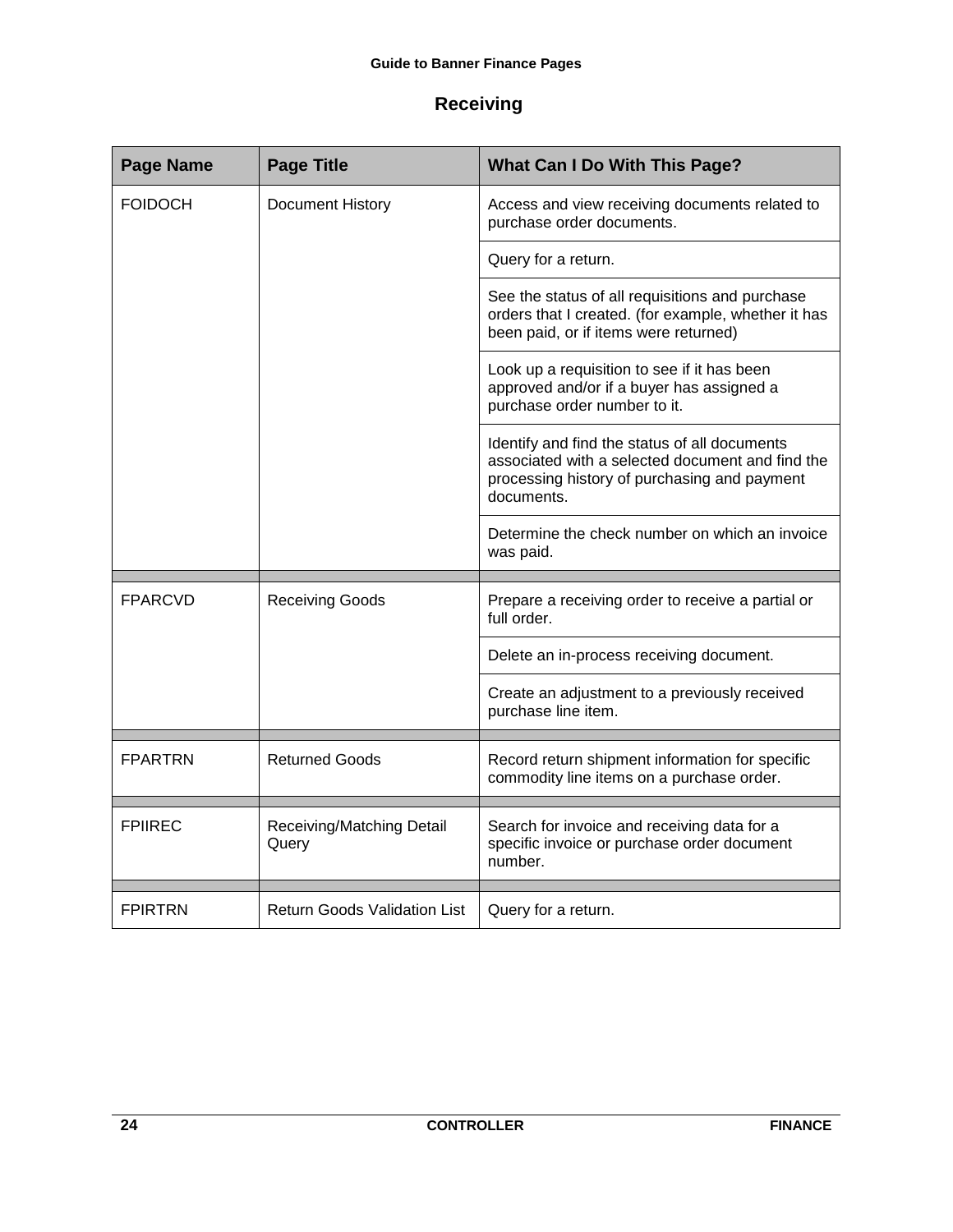## <span id="page-24-0"></span>**Accounts Payable Queries**

| <b>Page Name</b>                 | <b>Page Title</b>                                  | <b>What Can I Do With This Page?</b>                                                                                                                                                         |
|----------------------------------|----------------------------------------------------|----------------------------------------------------------------------------------------------------------------------------------------------------------------------------------------------|
| <b>FTIIDEN</b>                   | Entity Name / ID Search                            | See if a vendor currently exists in the Banner<br>database.                                                                                                                                  |
|                                  |                                                    | Review status of existing vendor ID or UIN in the<br>Banner database for Entity indicator column (P/C)<br>and the "V" (Vendor indicator column: Y (Yes),<br>N (No), or T (Terminated).       |
| <b>FTMVEND</b><br><b>FOAIDEN</b> | Vendor Maintenance<br>and<br>Person Identification | Find the address of a vendor.                                                                                                                                                                |
| <b>FAARUIV</b>                   | <b>Recurring Payables</b>                          | Display the payment schedule for a recurring<br>invoice document.                                                                                                                            |
|                                  |                                                    | Find out how many payments are remaining on an<br>invoice.                                                                                                                                   |
| <b>FAICHKH</b>                   | <b>Check Payment History Page</b>                  | Search payment details by check number.                                                                                                                                                      |
|                                  |                                                    | Identify and review all transactions paid on a check,<br>the vendor name, the date of the check, and the<br>amount of the check. Review available invoice<br>images for listed transactions. |
| <b>FAIINVE</b>                   | Invoice/Credit Memo Query                          | Review all transaction details for a specific Banner<br>invoice document number.                                                                                                             |
| <b>FAIINVL</b>                   | Invoice/Credit Memo List                           | Query a list of invoices by document status<br>category (Open, Paid, Suspense, Hold).                                                                                                        |
| <b>FAIIREC</b>                   | <b>Receiving/Matching Status</b><br>Query          | Search for invoice and receiving data specific to a<br>single vendor ID number or name.                                                                                                      |
| <b>FAIOINF</b>                   | Open Invoices by FOAPAL                            | Display open invoices by chart of accounts or<br>FOAPAL elements.                                                                                                                            |
| <b>FAIVHIS</b>                   | <b>Vendor History Query</b>                        | Review year-to-date total dollars paid to a single<br>vendor ID number by fiscal year.                                                                                                       |
| <b>FAIVINV</b>                   | Vendor Invoice Query                               | Query a summary of transaction and commodity<br>details by a specific vendor ID and invoice number.                                                                                          |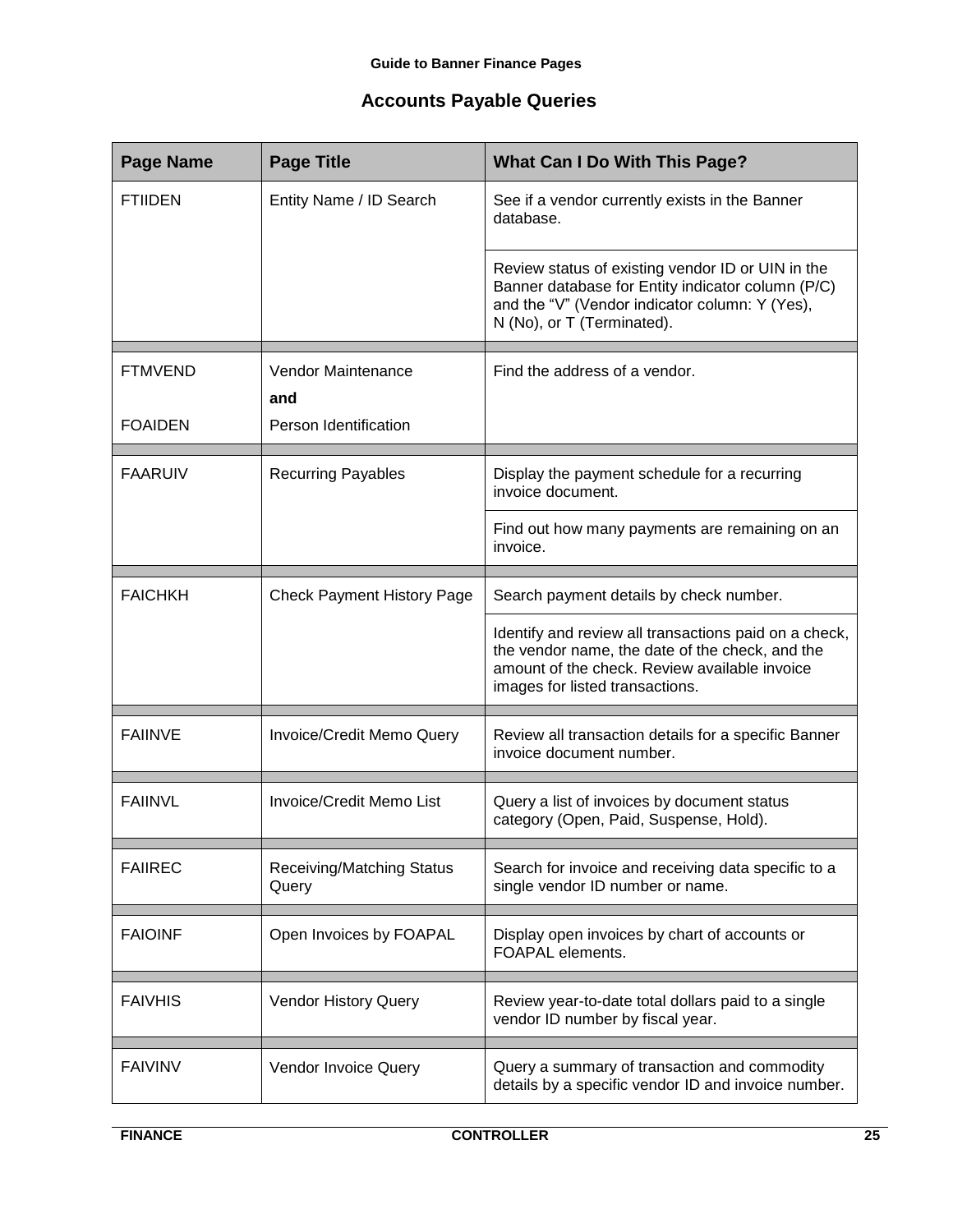| <b>Page Name</b> | <b>Page Title</b>                                        | What Can I Do With This Page?                                                                                                                                       |
|------------------|----------------------------------------------------------|---------------------------------------------------------------------------------------------------------------------------------------------------------------------|
|                  |                                                          | Search for a PO number and payment status by the<br>vendor's invoice number.                                                                                        |
| <b>FAIVNDH</b>   | Vendor Detail History Query                              | Find all payments to a single UIN or vendor ID<br>number by fiscal year.                                                                                            |
|                  |                                                          | Identify categories of invoices in the system for a<br>single vendor ID or UIN: All, Open, Paid.                                                                    |
| <b>FGIDOCR</b>   | Document Retrieval Inquiry                               | Review the transaction postings for an invoice or<br>check document (as well as for requisitions,<br>purchase orders and journal vouchers).                         |
|                  |                                                          | Search for a one-time vendor payment using the<br>Document field search option.                                                                                     |
| <b>FOATEXT</b>   | <b>General Text Entry</b>                                | Update the document text of a transaction.                                                                                                                          |
|                  |                                                          | Find and review text notes recorded for a specific<br>invoice, vendor or check transaction?                                                                         |
| <b>FOIAPHT</b>   | <b>Approval History</b>                                  | View an online display of documents sorted by<br>document code.                                                                                                     |
|                  |                                                          | View a document's approval history.                                                                                                                                 |
|                  |                                                          | Show all the documents a user has approved.                                                                                                                         |
| <b>FOIAPPH</b>   | Document Approval History                                | Find out the Originator and all Approvers of a<br>document.                                                                                                         |
|                  |                                                          | View a document's approval history.                                                                                                                                 |
| <b>FOICACT</b>   | <b>Commodities and Accounting</b><br><b>Review Query</b> | Review the accounting distribution of an invoice<br>document.                                                                                                       |
| <b>FOICOMM</b>   | <b>Commodities for Review</b><br>Query                   | Display detailed information about an invoice<br>commodity.                                                                                                         |
| <b>FOIDOCH</b>   | Document History                                         | See the status of all related transactions for a<br>single document number (requisitions, purchase<br>orders, invoices, returns, receiving, checks, and<br>assets). |
|                  |                                                          | Access and view processing and payment records<br>associated with a purchase order, invoice or check.                                                               |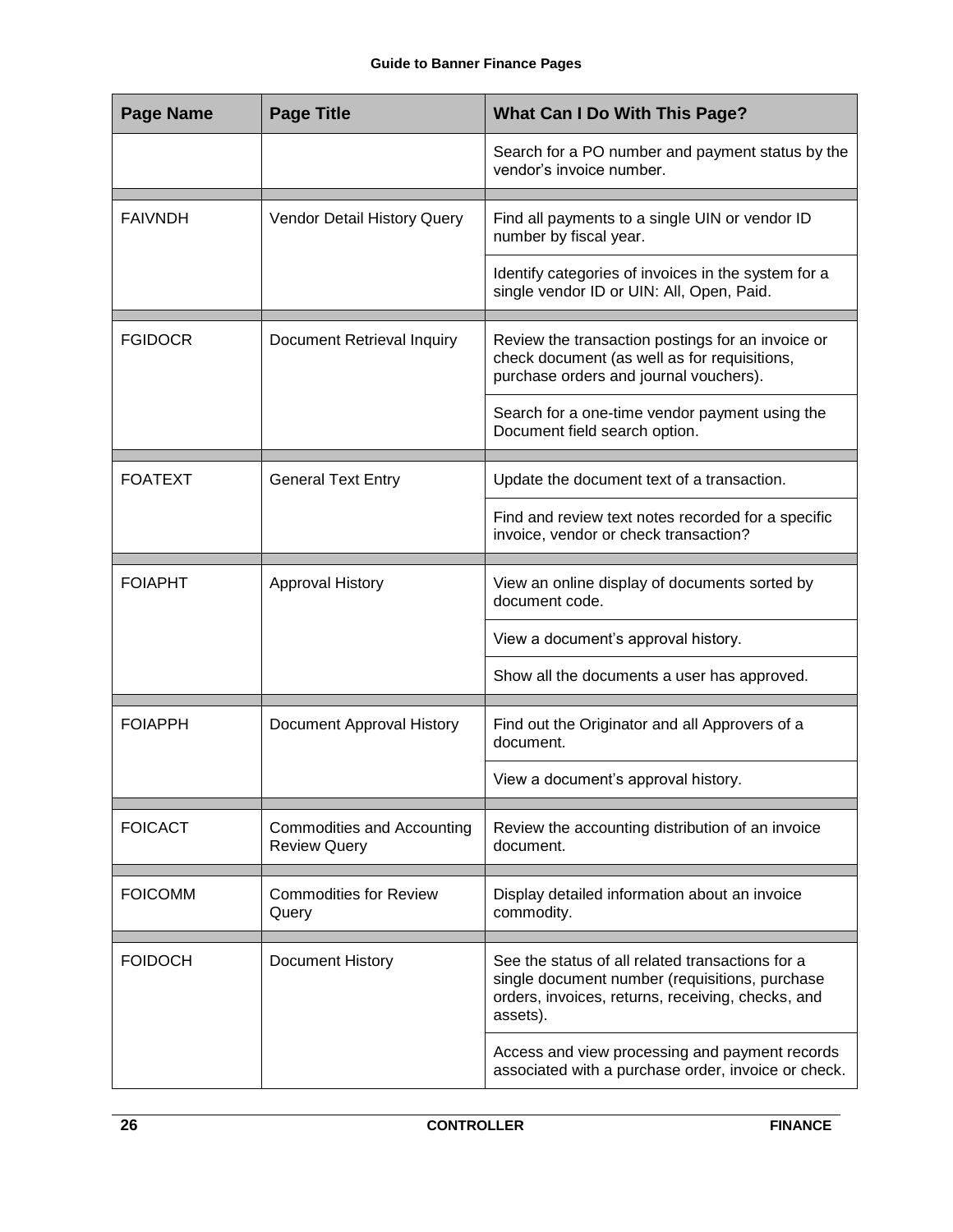| <b>Page Name</b> | <b>Page Title</b>                          | <b>What Can I Do With This Page?</b>                                                               |
|------------------|--------------------------------------------|----------------------------------------------------------------------------------------------------|
|                  |                                            | Determine the check number on which an invoice<br>was paid.                                        |
|                  |                                            | Research a check's history.                                                                        |
|                  |                                            | Query for a return.                                                                                |
| <b>FPARRIM</b>   | <b>Receipt Required Indicator</b><br>Query | Verify receipt status of an invoice, purchase order,<br>or requisition.                            |
| <b>FPIIREC</b>   | Receiving/Matching Detail<br>Query         | Search for invoice and receiving data for a specific<br>invoice or purchase order document number. |
|                  |                                            | Identify invoice transactions awaiting receiving<br>documents.                                     |
| <b>FTICHKS</b>   | <b>Check Number Validation</b>             | Validate a check number and its corresponding<br>bank code.                                        |
|                  |                                            | Query for a list of payments for a specific date or<br>bank.                                       |
| <b>FGIENCB</b>   | Encumbrance List                           | Review encumbrance details and track invoice                                                       |
|                  |                                            | transactions posted against general encumbrance<br>and purchase order encumbrance balances.        |
|                  | and                                        |                                                                                                    |
| <b>FGIENCD</b>   | <b>Detail Encumbrance Activity</b>         |                                                                                                    |